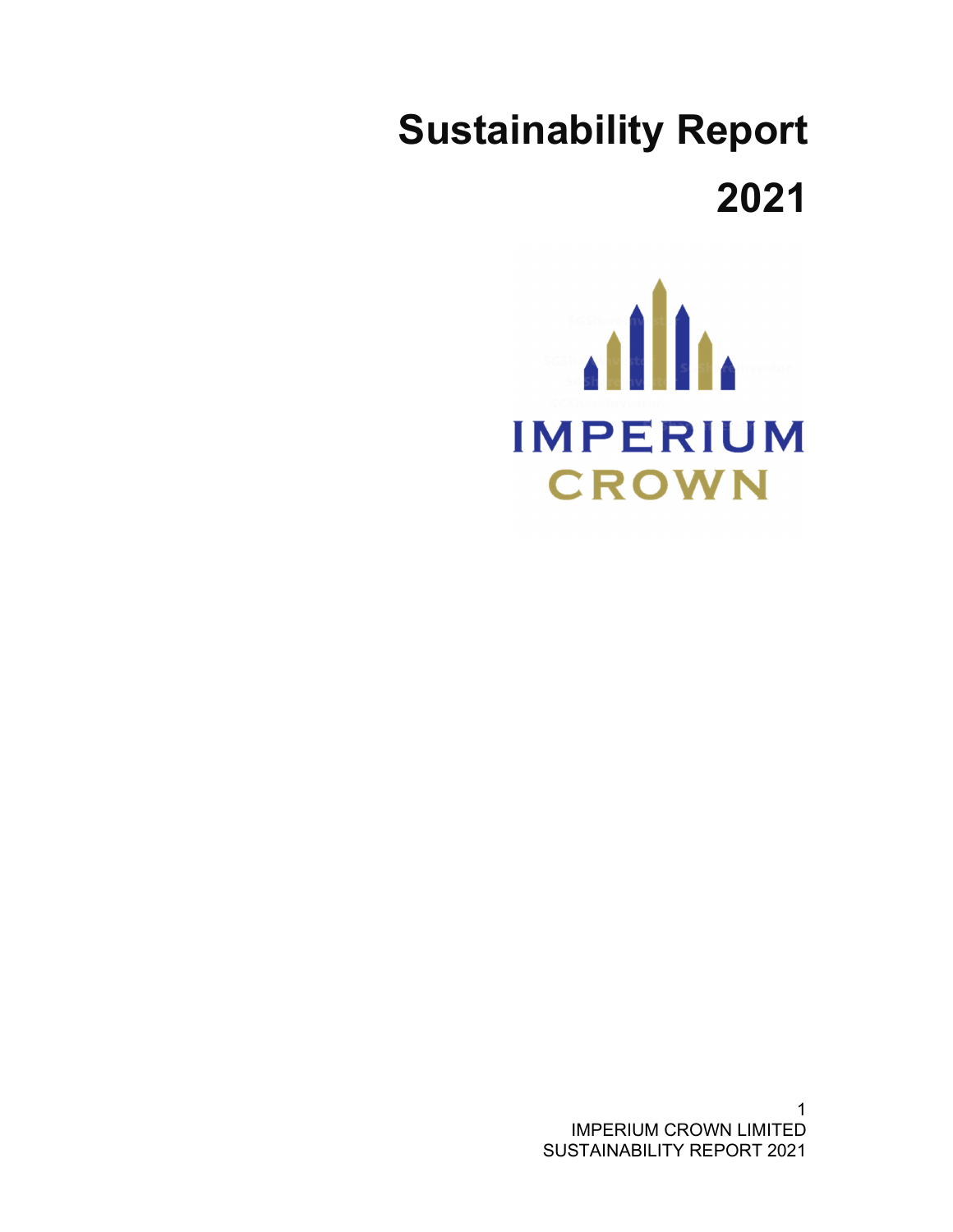## **Contents**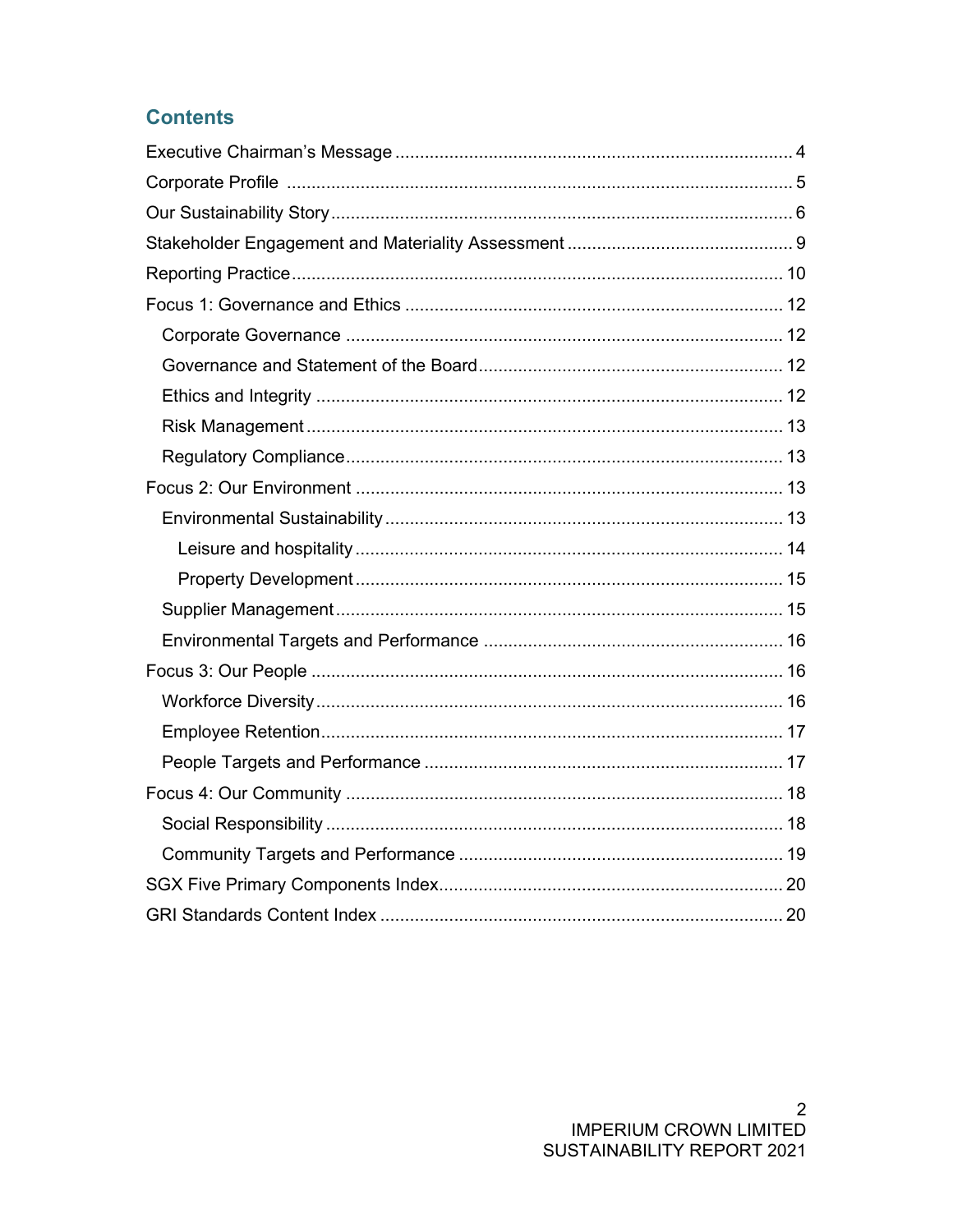*This document has been reviewed by the Company's sponsor, Stamford Corporate Services Pte. Ltd. ("the Sponsor"). It has not been examined or approved by the Singapore Exchange Securities Trading Limited (the "SGX-ST") and the SGX-ST assumes no responsibility for the contents of this document, including the correctness of any of the statements or opinions made or reports contained in this document.* 

*The contact person for the Sponsor is Mr Bernard Lui, Tel: 6389 3000 Email: bernard.lui@morganlewis.com.*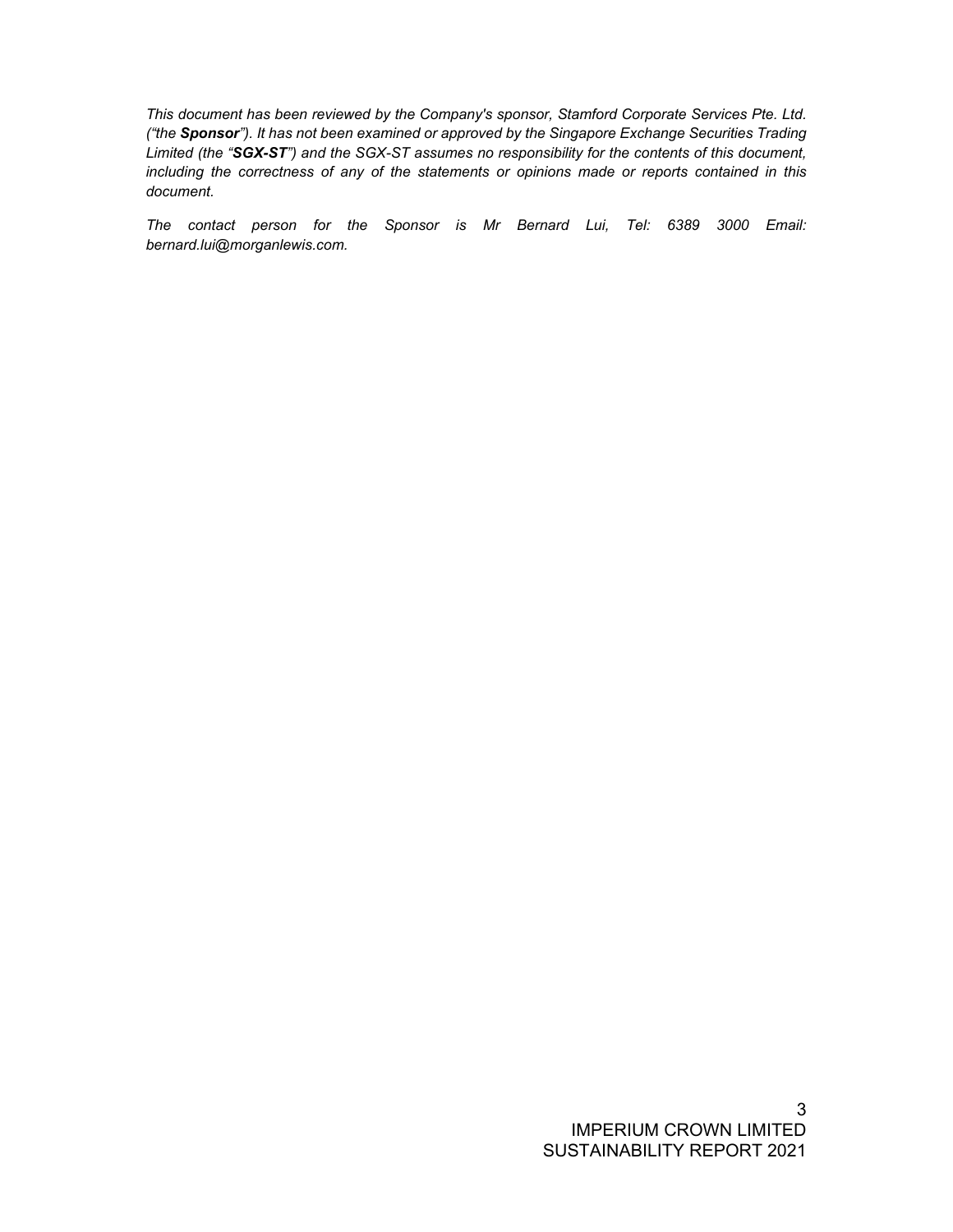## **Executive Chairman's Message**

Dear Stakeholders,

I am pleased to present the Sustainability Report of Imperium Crown Limited and its subsidiaries (the "**Company**" or collectively the "**Group**") for the financial year ended 30 June 2021 ("**FY2021**"), which provides information on the economic, environmental and social aspects of our sustainability business and practices. As we expand our footprint overseas, we have continually integrated sustainability practices into our business operations.

Our hotel, tourist site and properties are operated in an environmentally and socially sustainable manner, and we comply strictly with local environmental and social regulations.

In FY2021, COVID-19 pandemic has continued to impact the tourism, travel and hospitality industries greatly and affected demand in our hospitality business. During these unsettling times, we stay committed to prioritising the safety of our guests and employees. Strict safety protocols remain in place and all hotel staff have been adequately trained to ensure that the hotel is well-prepared to ensure guest safety.

As the crisis continues to rapidly evolve, we pledge to protect the health and welfare of our guests, employees and the surrounding community of our properties to the best of our abilities.

On behalf of the Board, I would like to express my gratitude to our clients, business partners and shareholders for their unwavering support. We look forward to your continual support as we strive to develop a more sustainable environment for all.

Sun Bowen Executive Chairman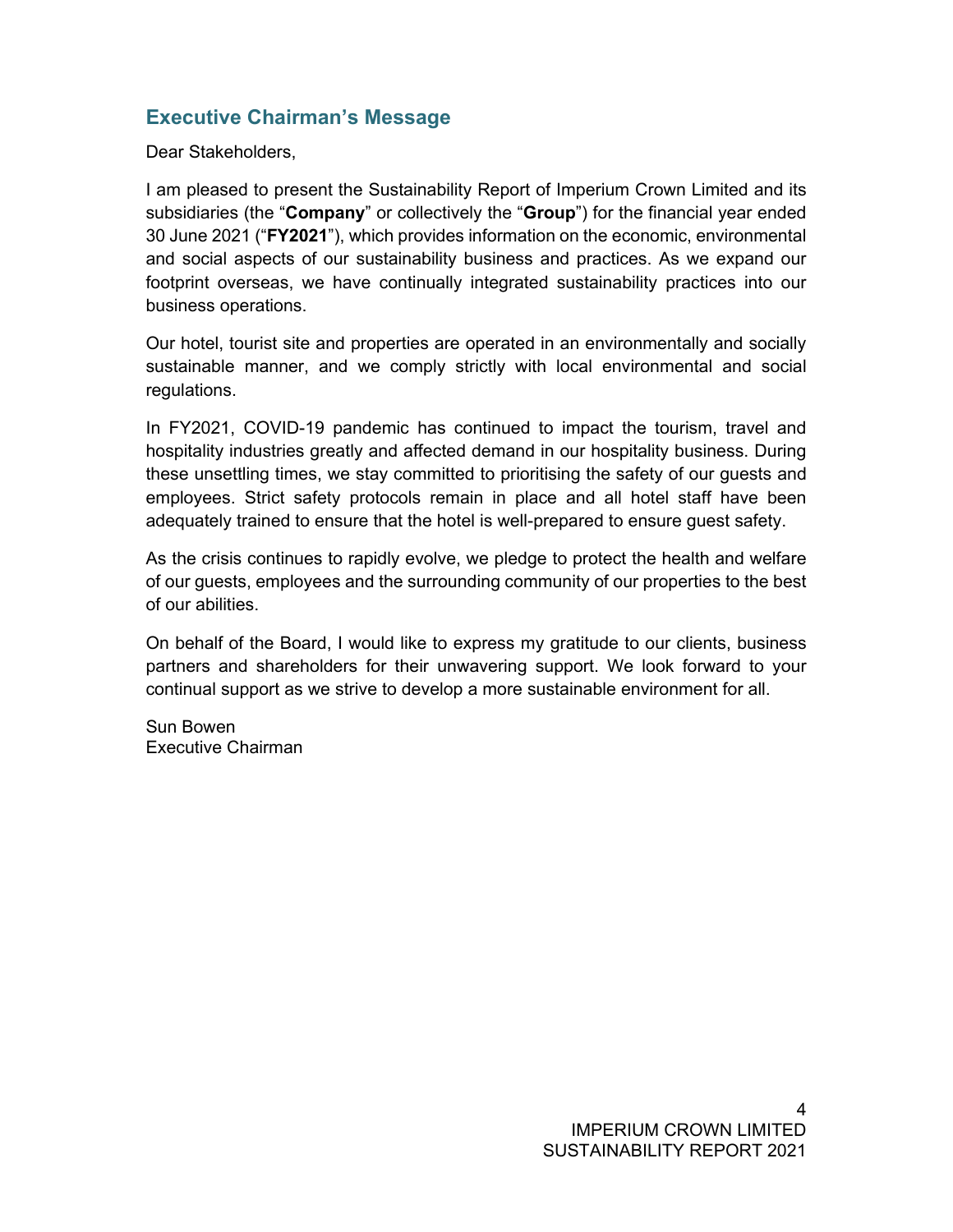## **Corporate Profile**

Imperium Crown Limited is listed on the SGX-ST Catalist Board (stock code: 5HT) and became a component stock of the FTSE ST Catalist Index on 21 September 2015. It was listed on the SGX-ST (Catalist Board) on 19 January 2006. The Company's main business is in property investment and property development in Asia.

The Company aims to build up a portfolio of well-located properties with a view towards generating attractive returns for our shareholders. We constantly seek growth opportunities in the real estate sector, especially through experienced and trusted partners in various markets.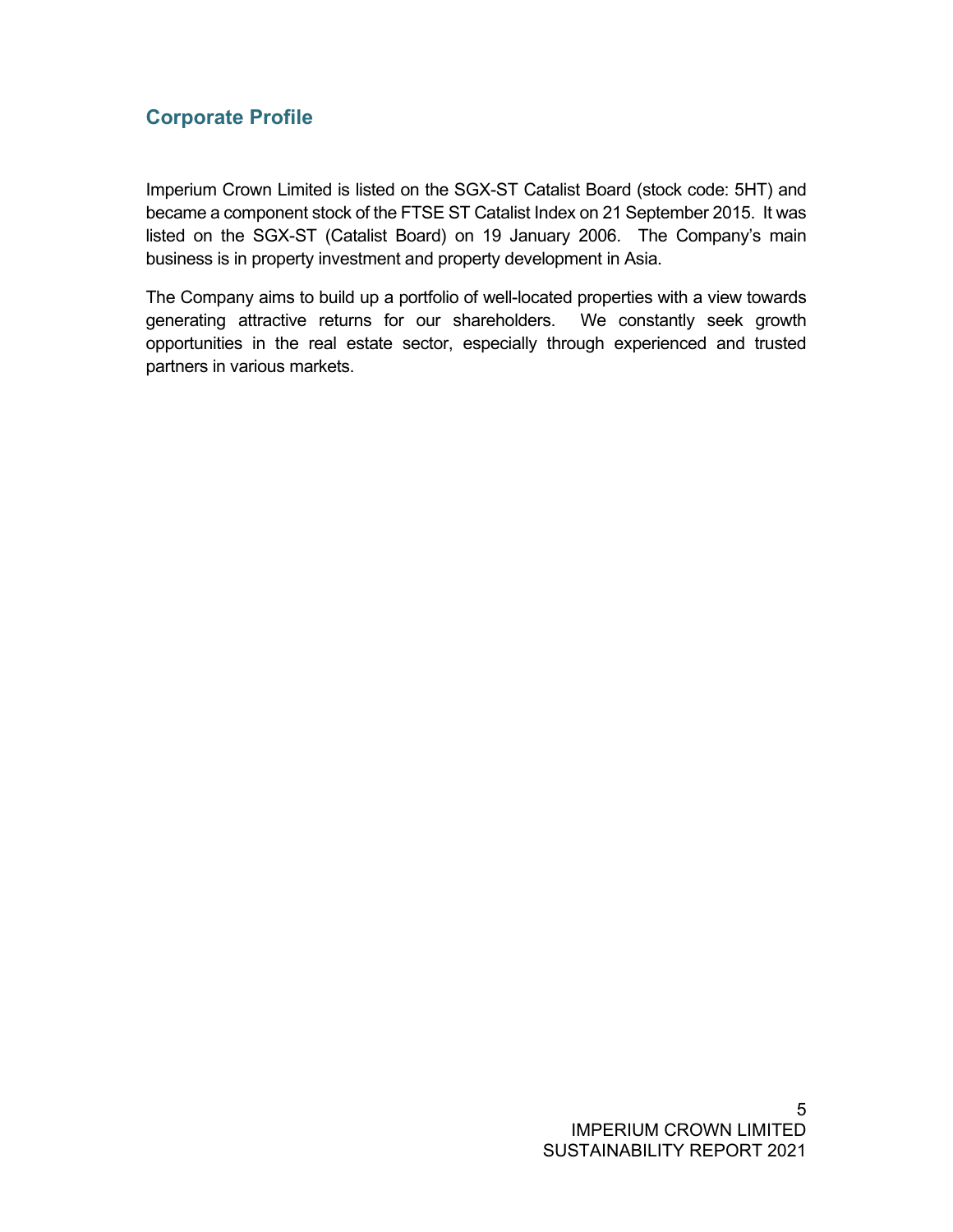## **Our Sustainability Story**

#### **Our ESG Focus and Strategy**

#### **Sustainable Tourism**

The Group is committed to achieving sustainable tourism which makes a low impact on the environment and local culture, while helping to generate future employment for the local community. We conducted impact assessments before the commencement of operations to ensure that operations are conducted in an environmentally and socially responsible manner.

By achieving sustainable tourism, we maximise the positive contribution of tourism to biodiversity conservation and poverty reduction and the achievement of common goals towards sustainable development, including those related to poverty, inequality and environmental degradation.

The Group is committed to operating sustainably in economic, environmental and social aspects. While the economic landscape for the leisure and hospitality industry in FY2021 was less than optimistic due to the COVID-19 outbreak, we believe that with our strategic business decisions and astute foresight, we will achieve sustainable returns for our stakeholders. The safety and welfare of our employees remain our top priority in these trying times.

#### **Sustainable Property Development**

The Group will work towards prioritising environmental sustainability in our property designs and construction. We comply strictly with environmental and socioeconomic laws and regulations.

#### **ESG Performance Highlights**



#### **Contribution to the Sustainable Development Goals**

The Group's business focus is aligned with the United Nations Sustainable Development Goals ("**UN SDG**"). The attainment of the UN SDGs is a continuing global effort and forms part of the Group's long-term focus on sustainability. The Group's contributions to this global agenda are highlighted below.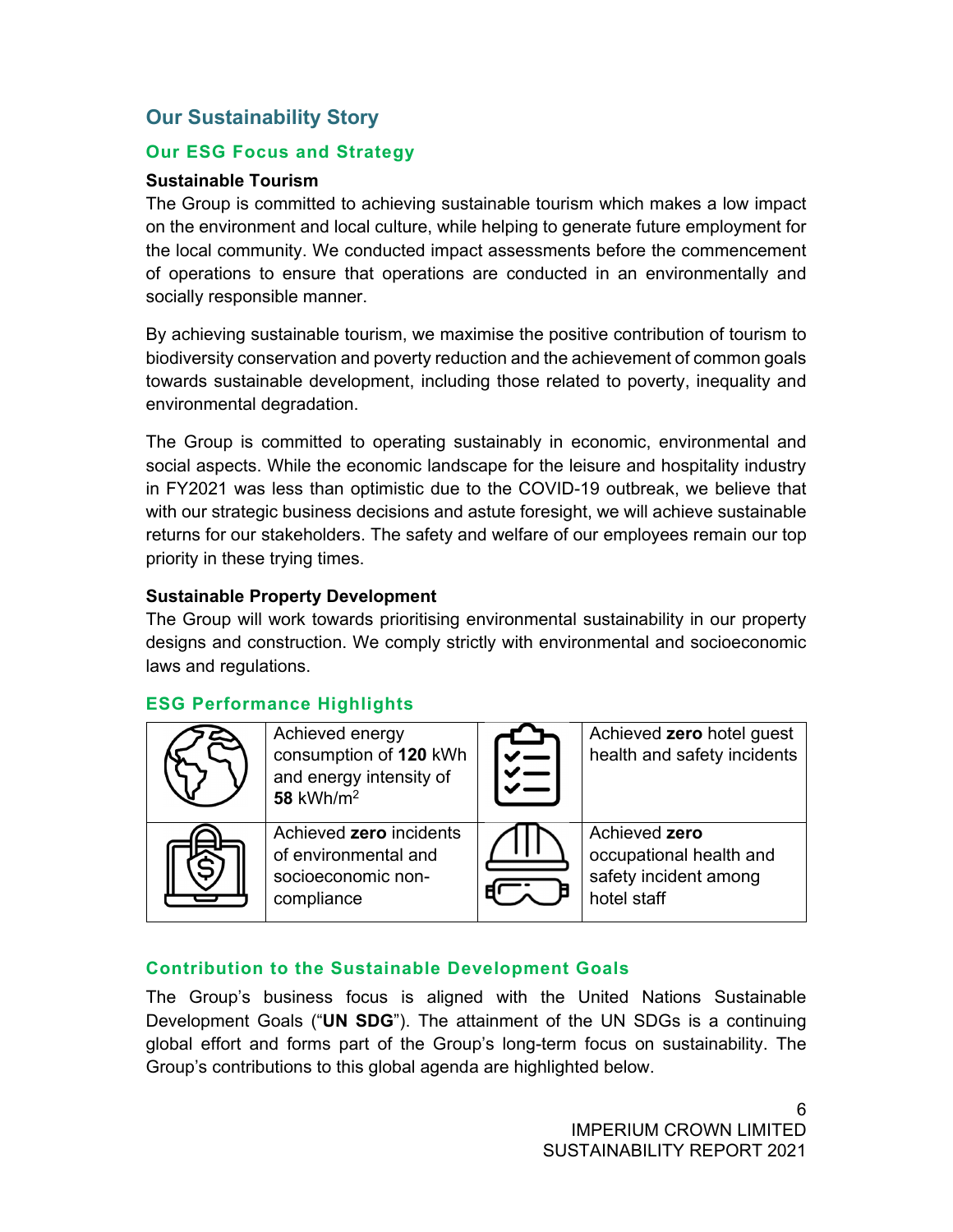## **SUSTAINABLE GWALS**

| <b>UN SDG</b>                                                          | <b>The Group's Contribution</b>                                                                                                  | <b>Read more in the</b><br>following sections |  |
|------------------------------------------------------------------------|----------------------------------------------------------------------------------------------------------------------------------|-----------------------------------------------|--|
| <b>GENDER</b><br>5<br><b>EQUALITY</b>                                  | Provide equal opportunities in employment,<br>training and career development regardless<br>of gender                            | Focus 3: Our<br>People                        |  |
| DECENT WORK AND<br><b><i>ECONDMIC GROWTH</i></b>                       | Provide work opportunities and a conducive<br>working environment to the community                                               | Focus $4:$ Our<br>Community                   |  |
| <b>RESPONSIBLE</b><br>CONSUMPTION<br>AND PRODUCTION                    | Reduce the usage of paper and energy<br>consumption whenever possible                                                            | Focus 2: Our<br>Environment                   |  |
| 13 GLIMATE                                                             | Continuous monitoring of paper and energy<br>usage. Identify potential areas to enhance<br>resource efficiency and usage.        |                                               |  |
| <b>PEACE, JUSTICE</b><br>16<br><b>AND STRONG</b><br><b>NSTITUTIONS</b> | Promote good corporate governance and<br>build strong working relationships with<br>financial institutions and government bodies | Focus 1:<br>Governance and<br><b>Ethics</b>   |  |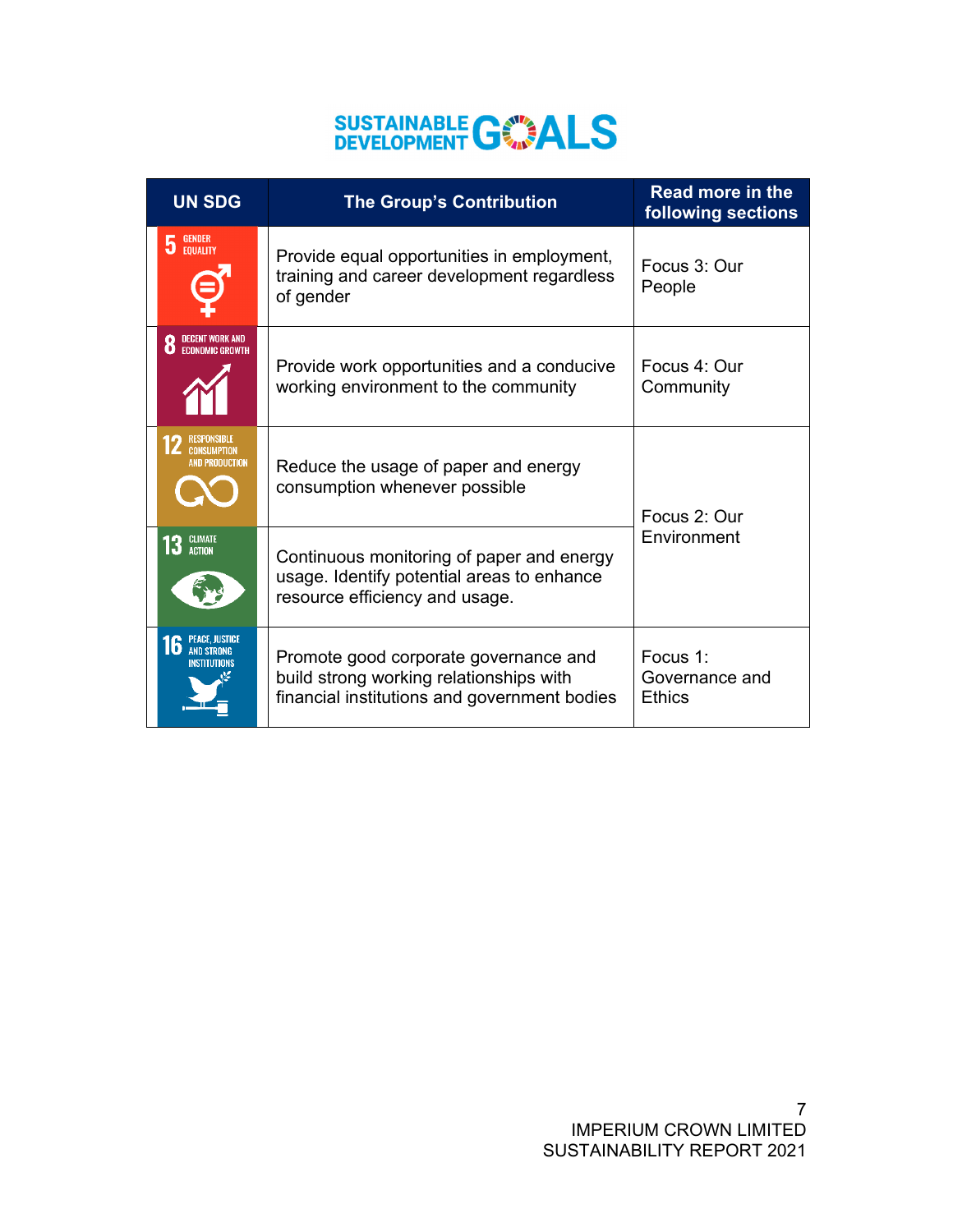#### **Awards and Achievements**

The Group has achieved the following awards:

- "AAAA" rating for the Wonder Stone Park by the Shandong Tourism Development Commission (国家级4A级旅游景区) 1 in December 2018, which is a testament to the quality of the WSP as a tourist attraction
- 2018 Shandong Province Leading Enterprise for the assimilation of Cultural Tourism within its Tourist Attraction (2018年度山东旅游景区文旅融合先进单位). Consistent with the direction of government of The People's Republic of China to develop its cultural tourism industry, the award signifies a recognition of our assimilation of the unique cultural aspects of our WSP together with that of a tourist attraction.
- <sup>1</sup> Based on the list (as of 24 April 2020) compiled by the Ministry of Culture and Tourism of the People's Republic of China (Shandong province) http://whhly.shandong.gov.cn/art/2020/4/24/art\_100526\_9032316.html The Tourist Attraction Rating Categories of China (旅游景区质量等级) is a rating system administered by the China National Tourism Administration to determine the quality of the attraction in terms of the following factors, including but not limited to basic amenities, transportation and number of visitors. There are five categories, of which AAAA is the second highest rating.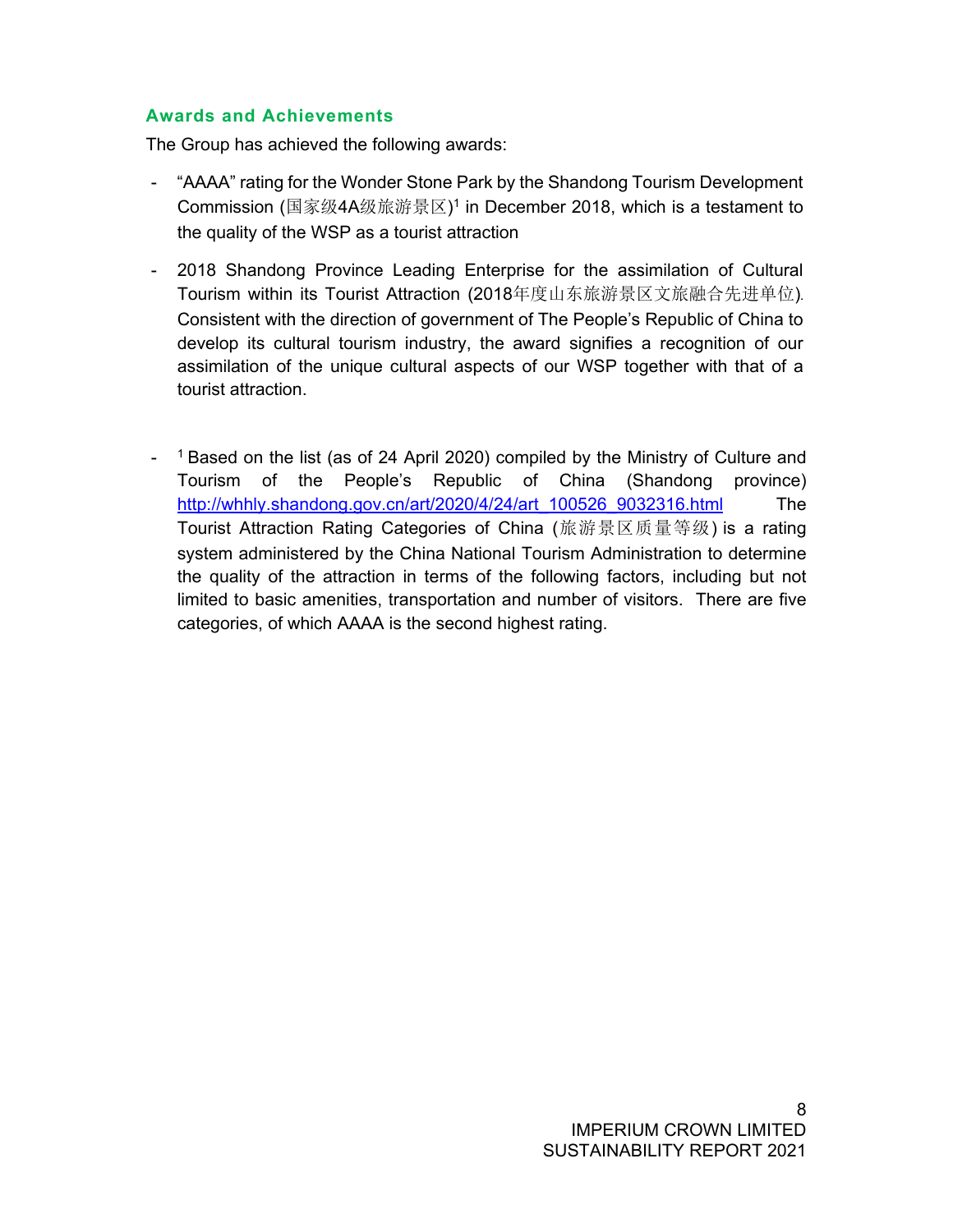## **Stakeholder Engagement and Materiality Assessment**

The Group understands that stakeholder engagement is the key to sustainable growth. We identify stakeholders as groups that have an impact, or have the potential to be impacted by our business, as well as external organisations that have expertise in topics that we consider material. The material topics and the focus areas of the report are determined based on their materiality to stakeholders.

The following table summarises our key stakeholders, engagement platforms and their key concerns:

| <b>Stakeholders</b>                  | <b>Engagement</b><br>platforms                                                 | <b>Issues of</b><br>concern                                                                                                                                                                       | <b>Our Response</b>                                                                        | <b>Relevant</b><br><b>Sections</b>                  |
|--------------------------------------|--------------------------------------------------------------------------------|---------------------------------------------------------------------------------------------------------------------------------------------------------------------------------------------------|--------------------------------------------------------------------------------------------|-----------------------------------------------------|
| Employees                            | • Performance<br>appraisal<br>system                                           | • Provide fair<br>$\bullet$ Remuneration<br>and benefits<br>employee<br>remuneration and<br>benefits<br>• Provide meaningful<br>feedback to each<br>employee through<br>performance<br>appraisals |                                                                                            | • Focus 3:<br>Our People                            |
| Contractors<br>and suppliers         | • Assessment of<br>contractors and<br>suppliers                                | • Environmental<br>• Engage and<br>evaluate suppliers<br>compliance<br>regularly and<br>$\bullet$ Social<br>provide meaningful<br>compliance<br>feedback                                          |                                                                                            | $\bullet$ Focus 2:<br>Our<br>Environment            |
| Government<br>and<br>regulators      | • SGX quarterly<br>announcements<br>• Annual reports<br>• Ongoing<br>dialogues | • Environmental<br>• Ensure full<br>compliance<br>compliance with<br>local laws and<br>with<br>regulations<br>government<br>agencies                                                              |                                                                                            | $\bullet$ Focus 1:<br>Governance<br>and Ethics      |
| Community                            | • Community<br>services<br>engagement<br>$\bullet$ Impact<br>assessment        | • Environmental<br>impact<br>$\bullet$ Social<br>development                                                                                                                                      | • Identify community<br>needs and<br>contribute according<br>to organisational<br>capacity |                                                     |
| <b>Shareholders</b><br>and investors | • Annual reports<br>• Investor<br>relations<br>management                      | • Provide informative<br>• Economic<br>performance<br>corporate<br>communication and<br>$\bullet$ Anti-<br>reports<br>corruption                                                                  |                                                                                            | $\bullet$ Anti-<br>corruption<br>• Annual<br>Report |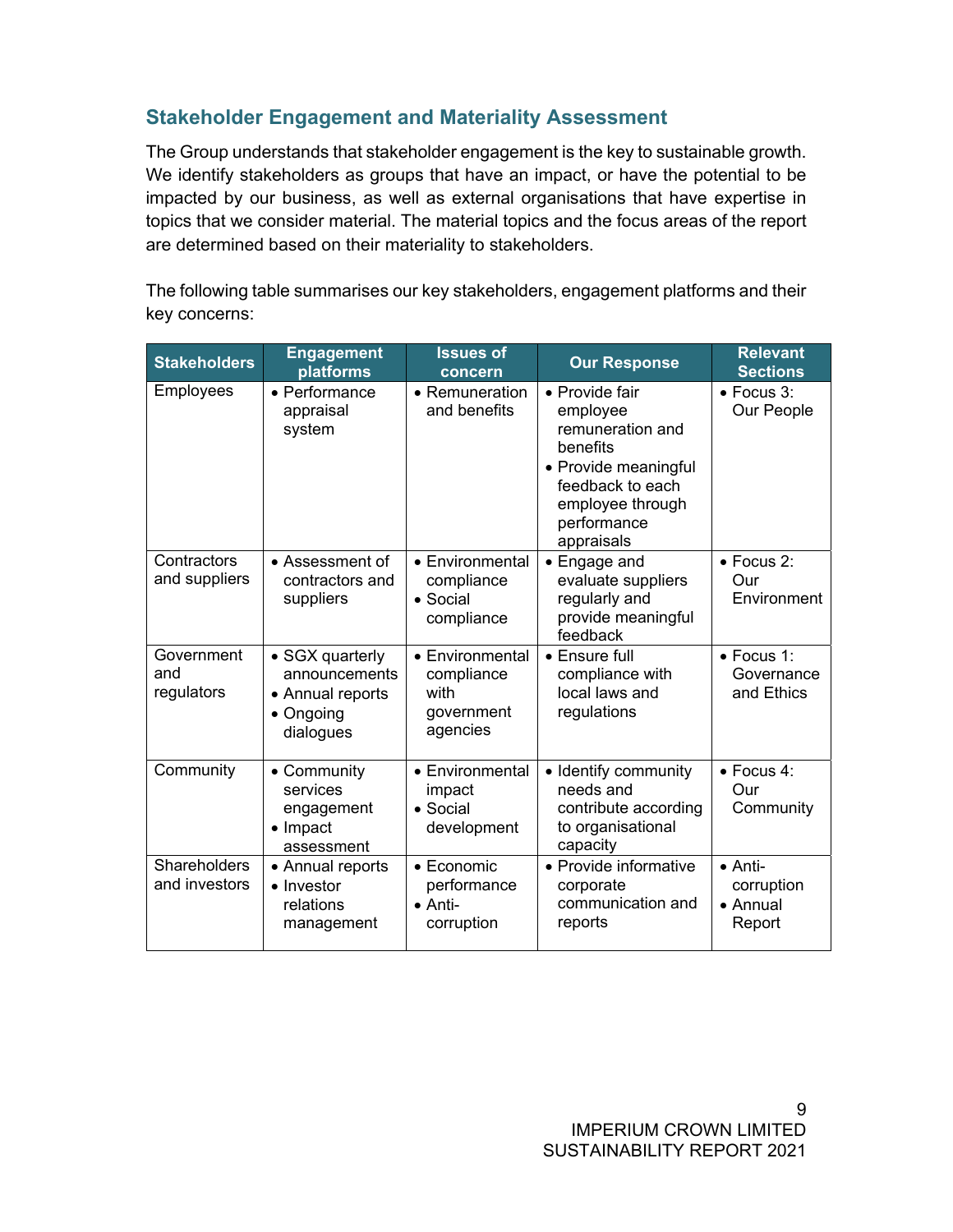## **Reporting Practice**

The Group's FY2021 sustainability report has been produced in accordance with the Global Reporting Initiative ("**GRI**") Standards **"Core"** option covering our performance from 1 July 2020 to 30 June 2021. This report covers the Hospitality and Property Development segments and our operations in the geographical regions of China and Malaysia. The GRI Standards were selected as it represents the global best practices for reporting on economic, environmental and social topics. The Company has engaged an external consultant, RSM Risk Advisory Pte Ltd, to advise in its preparation of this sustainability report. The following principles have been applied to determine relevant topics that define the report content and information quality:

- a) **GRI principles for defining report content**: Stakeholder Inclusiveness, Sustainability Context, Materiality and Completeness; and
- b) **GRI principles for defining report quality**: Accuracy, Balance, Clarity, Comparability, Reliability and Timeliness.

The report incorporates the primary components of report content as set out by the SGX's "Comply or Explain" requirements on sustainability reporting under Rule 711B and Practice Note 7F of the Listing Manual Section B: Rules of the Catalist (the "**Catalist Rules**") of the Singapore Exchange Securities Trading Limited (the "**SGX-ST**").

GRI does not require external assurance and the Group has assessed that external assurance is not required as we are strengthening the sustainability reporting framework this year. However, internal controls are present to ensure the accuracy and completeness of disclosures in this report.

This report supplements the Group's Annual Report 2021 and is available online at: https://www.imperium-crown.com/. Detailed section references with GRI Standards can be found on the GRI Standards Content Index page.

Our material topics are identified based on their impact on our internal and external stakeholders, as outlined in the Stakeholders Engagement Section.

| <b>Material Topics</b><br><b>Applicable Segment</b> |                         |  |  |  |  |
|-----------------------------------------------------|-------------------------|--|--|--|--|
| <b>ECONOMIC</b>                                     |                         |  |  |  |  |
| GRI 202: Market Presence                            |                         |  |  |  |  |
| GRI 203: Indirect Economic Impacts                  | Leisure and Hospitality |  |  |  |  |
| <b>GRI 204: Procurement Practices</b>               |                         |  |  |  |  |
| GRI 205: Anti-corruption                            | Group level             |  |  |  |  |
| <b>ENVIRONMENTAL</b>                                |                         |  |  |  |  |
| GRI 302: Energy                                     |                         |  |  |  |  |
| GRI 303: Water and Effluents                        | Leisure and Hospitality |  |  |  |  |
| GRI 304: Biodiversity                               |                         |  |  |  |  |

10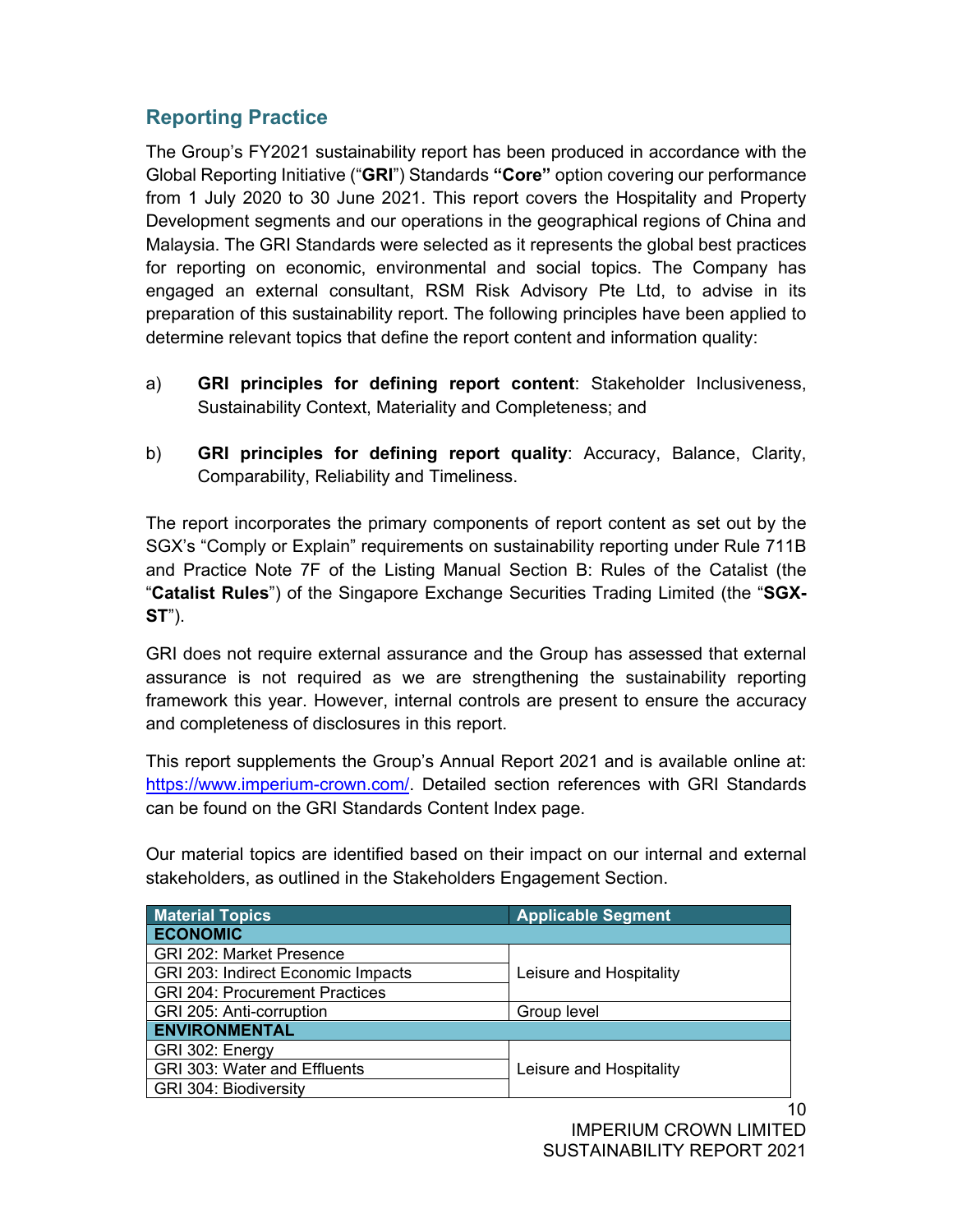| GRI 305: Emissions                                |                                                        |  |
|---------------------------------------------------|--------------------------------------------------------|--|
| GRI 306: Waste                                    |                                                        |  |
| <b>GRI 307: Environmental Compliance</b>          | Leisure and Hospitality<br><b>Property Development</b> |  |
| <b>GRI 308: Supplier Environmental Assessment</b> | Leisure and Hospitality                                |  |
| <b>SOCIAL</b>                                     |                                                        |  |
| GRI 401: Employment                               | Group level                                            |  |
| GRI 403: Occupational Health and Safety           | Leisure and Hospitality                                |  |
| GRI 404: Training and Education                   | Group level                                            |  |
| GRI 405: Diversity and Equal Opportunity          |                                                        |  |
| <b>GRI 413: Local Communities</b>                 | Leisure and Hospitality                                |  |
| <b>GRI 414: Supplier Social Assessment</b>        |                                                        |  |
| GRI 416: Customer Health and Safety               |                                                        |  |
| GRI 419: Socio-economic compliance                | Leisure and Hospitality                                |  |
|                                                   | <b>Property Development</b>                            |  |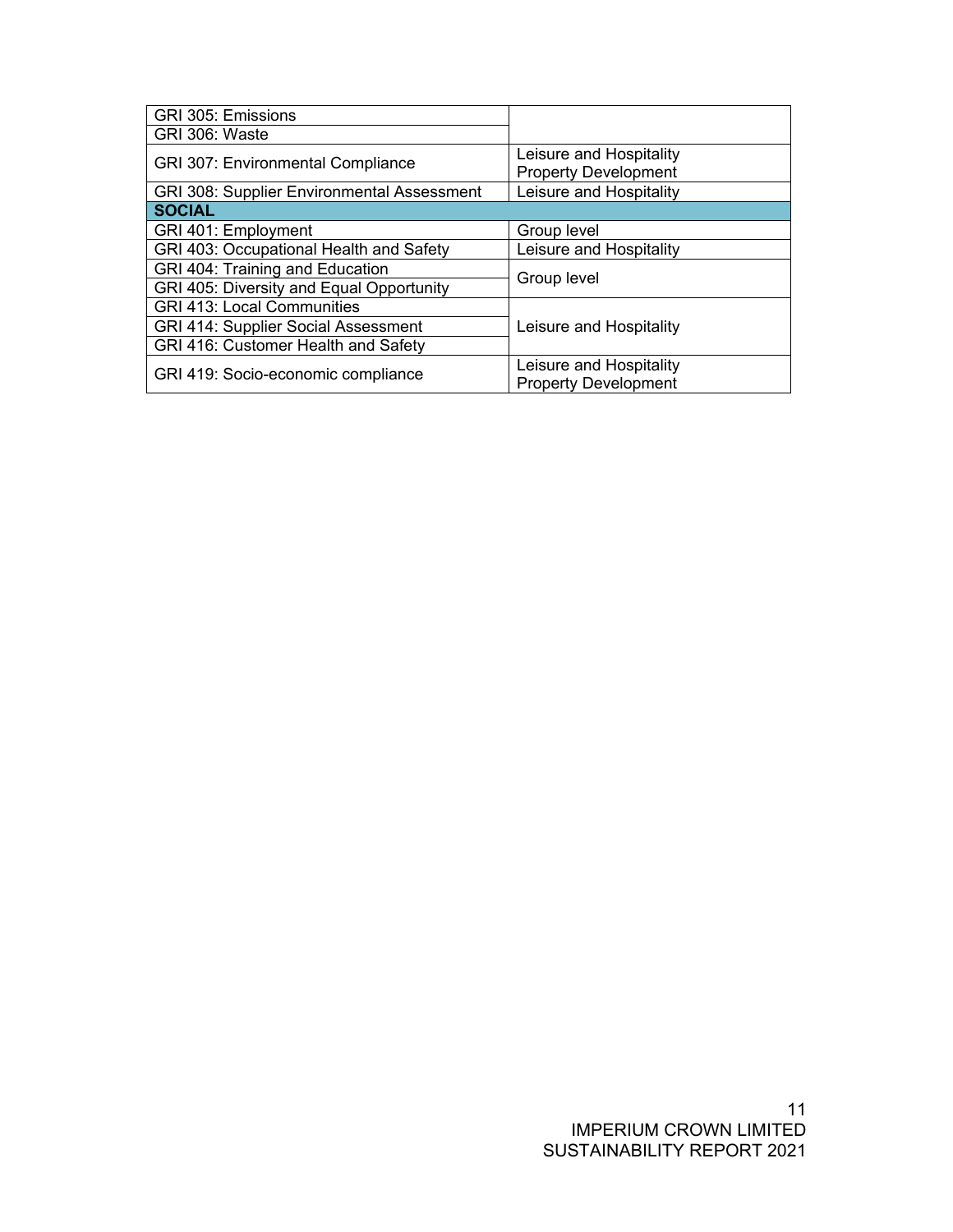## **Focus 1: Governance and Ethics**

Strong corporate governance has enabled the Group to navigate and manage key sustainability issues and ensure that the interests of all relevant stakeholders are considered when making business decisions.

#### **Corporate Governance**

We adhere to the "comply or explain" regime of the Singapore Code of Corporate Governance. Refer to the Corporate Governance section of the Annual Report. We comply with the Catalist Rules as prescribed by SGX-ST.

#### **Governance and Statement of the Board**

The Group's Board of Directors and senior management consider sustainability issues as part of our strategic formulation. To implement our sustainability efforts, a Sustainability Task Force comprising key management personnel and chaired by the Chief Financial Officer was established in January 2019 to oversee the sustainability performance of the Group as a whole. The Sustainability Task Force meets on an annual basis.

The Board is responsible for and approves the material economic, environmental and social factors identified by the Sustainability Task Force, and ensures that the factors identified are managed and monitored.

Please refer to the Corporate Governance Report in our Annual Report 2021 for more information on corporate governance practices, precautionary measures and risk management structure.

#### **Ethics and Integrity**

#### **Anti-corruption**

#### *GRI 205-1, 205-2, 205-3*

The Group takes a strong stand against corrupt practices and strategies, and this value has been communicated to all of our employees, major suppliers and business partners. The Company has formal policies on anti-corruption and our employees are educated on our anti-corruption stance upon induction and reinforced when necessary. Any forms of corruption within the Group will not be tolerated, and will be escalated to the Chairman of the Board of Directors.

There was no reported incident of corruption in respect of FY2021.

#### **Whistleblowing**

The Company has established a whistle blowing policy where employees may, in confidence, raise concerns or observations about possible corporate malpractices and improprieties in financial reporting or other matters directly to the Lead Independent Director.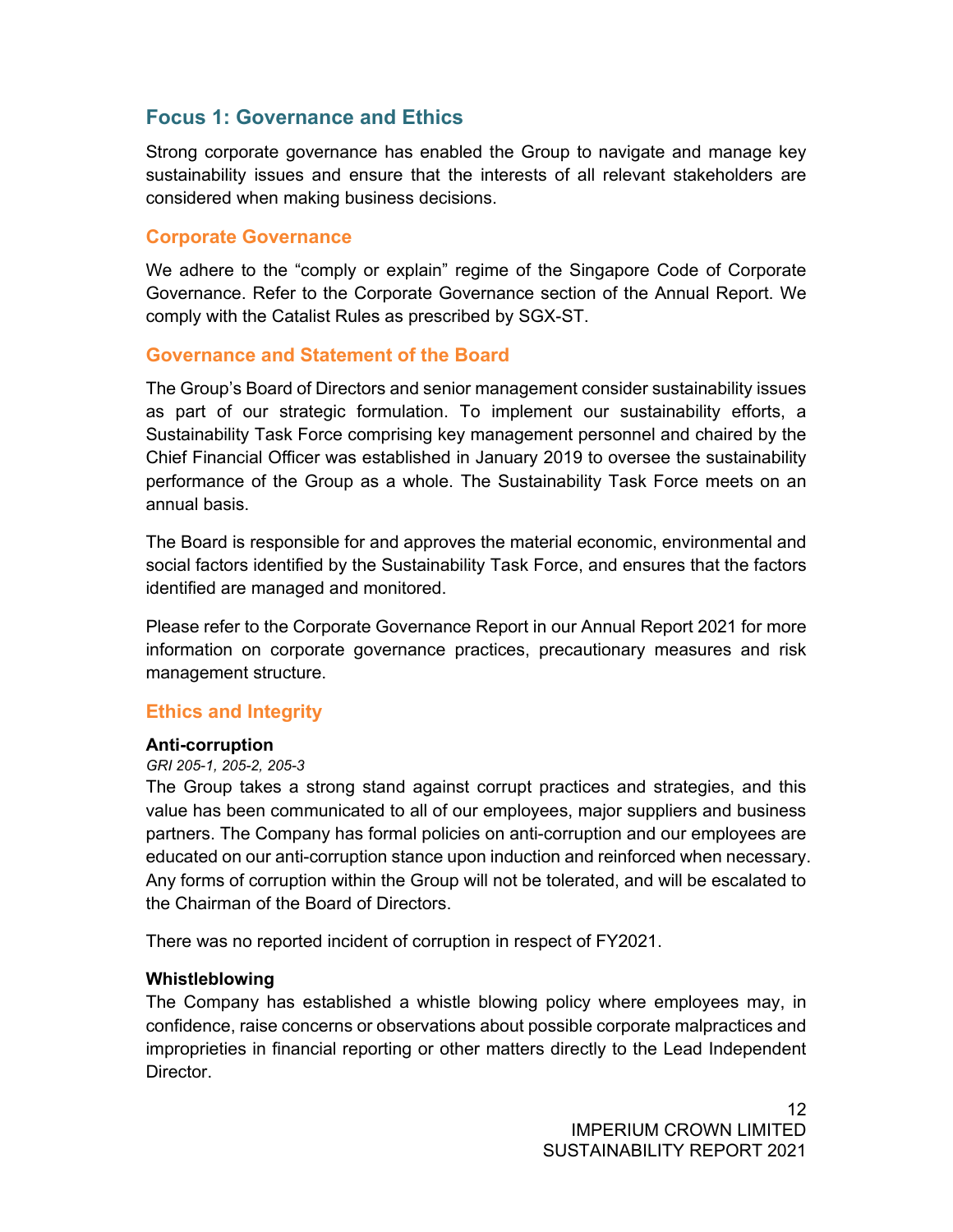The Audit Committee ("**AC**") has adopted a Whistle-Blowing Policy which provides well-defined and accessible channels in the Group through which employees may raise concerns about possible improprieties in matters of financial reporting or other matters such as the encounter of any improper conduct within the Group. Procedures are in place for the proper follow-up and investigations of such whistle-blowing incidents, as and when they arise. The Group also extended the Whistle-Blowing Policy to members of the public as well by means of the Company's website where the email addresses of the Chairman of the AC and another Independent Director are available for the raising of potential concerns under the Whistle-Blowing Policy. The objective for such arrangements is to ensure independent investigation of matters raised and to allow appropriate actions to be taken.

The AC oversees the administration of the policy. Where a complaint has been made, a report will be submitted to the AC for investigation and follow-up.

The AC did not receive any report during FY2021 and up to the date of this report.

#### **Risk Management**

The Group adopts a precautionary approach in strategic decision and day-to-day operations by implementing a comprehensive risk management framework. Environmental, Social and Governance risk identification and the ensuing mitigation strategy and approach are parts of our Group's Enterprise Risk Management framework.

#### **Regulatory Compliance**

*GRI 307-1, 419-1*

The Group strives to comply fully with all relevant social, economic and environmental laws and regulations. In FY2021, there were no instances of significant fines or nonmonetary sanctions incurred by the Group. In addition, no instances of any noncompliance with environmental laws or regulations have been identified.

## **Focus 2: Our Environment**

Promoting environmental sustainability is a core strategy for the Group. Environmentally responsible practices can help to preserve the cultural attractions and natural formations in the hotel's surrounding areas, which will enhance the long-term viability of our tourism and hotel operations.

#### **Environmental Sustainability**

*GRI 302-1, 302-3, 302-5, 303-2, 303-3, 304-2, 305-2, 305-4, 305-5, 306-1, 306-2, 307-1*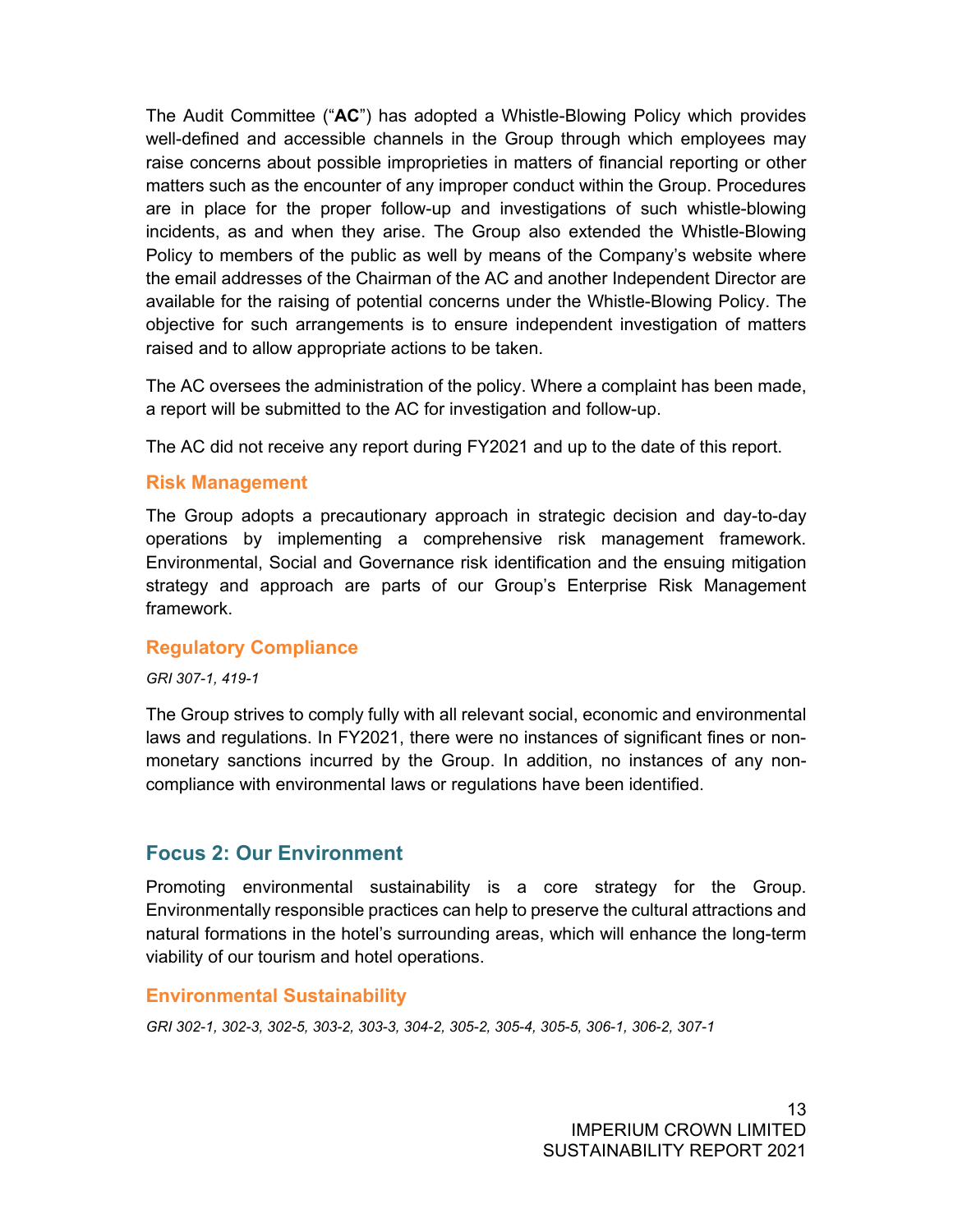#### **Leisure and hospitality**

The Group has identified cultural tourism as an area of growth in China. Under the auspices of the Shandong provincial government, tourism has been identified as a major sector for growth. "好客山东" (or "Hospitable Shandong") is one of the highest accolade and branding that aptly describes Shandong province and it ranks highly among provinces in terms of tourist visitor-ship. Blessed with a richness of cultural heritage, the amalgamation of culture and tourism is a natural attraction to visitors within China and from overseas.

The Wonder Stone Garden integrates wonder stones exhibition, garden tour, leisure and entertainment with folk culture. In an effort to preserve and celebrate the culture of this area, we implemented free entry for visitors to explore the theme park. The Hotel commenced operations on 17 September 2019.

Given the nature and locality of the operations of the Hotel in WSP, we are aware that there will be certain environmental impact, such as energy and water wastage, waste generation and effluents discharge. As such, the Group is committed to preserving the surrounding biodiversity and minimising negative environmental impacts of our Hotel and tourism operations. We conduct in-house environmental impact assessments on an annual basis to identify the anticipated effects of our operations on the environment to mitigate the environmental risks of our operations through optimised management and operations.

We have implemented sustainable practices and features at the Hotel, such as purchasing environmentally-friendly products and recycling hotel supplies wherever possible to reduce waste generation. Our Hotel uses solar energy to power its operations, thus reducing energy consumption and carbon emissions from non-renewable sources.

| Inzone Wonder Stone<br>Culture Hotel | Energy<br>Consumption<br>(kWh) | <b>Energy Intensity</b><br>Ratio (kWh/m <sup>2</sup> ) | $CO2$ Emission <sup>1</sup><br>(kg) | <b>Emissions</b><br><b>Intensity Ratio</b><br>(kg/m <sup>2</sup> ) |
|--------------------------------------|--------------------------------|--------------------------------------------------------|-------------------------------------|--------------------------------------------------------------------|
| FY2021                               | 1,200,000                      | 58.0                                                   | 666,000                             | 32.2                                                               |
| FY2020                               | 1,300,000                      | 108.3                                                  | 919.152                             | 76.6                                                               |

The energy consumption and intensity for FY2021 are as follows (comparative figures for FY2020 have been included for illustrative purposes):

In addition, water is sourced from a licensed water supplier. No water is drawn directly from natural sources such rivers or lakes. This minimises environmental issues such as excessive groundwater extraction and water contamination. In FY2021, 14,580  $\text{m}^3$  of water was consumed in hotel operations (FY2020: 15,000 m<sup>3</sup>).

 $1$  Estimated using the national grid emission factor in China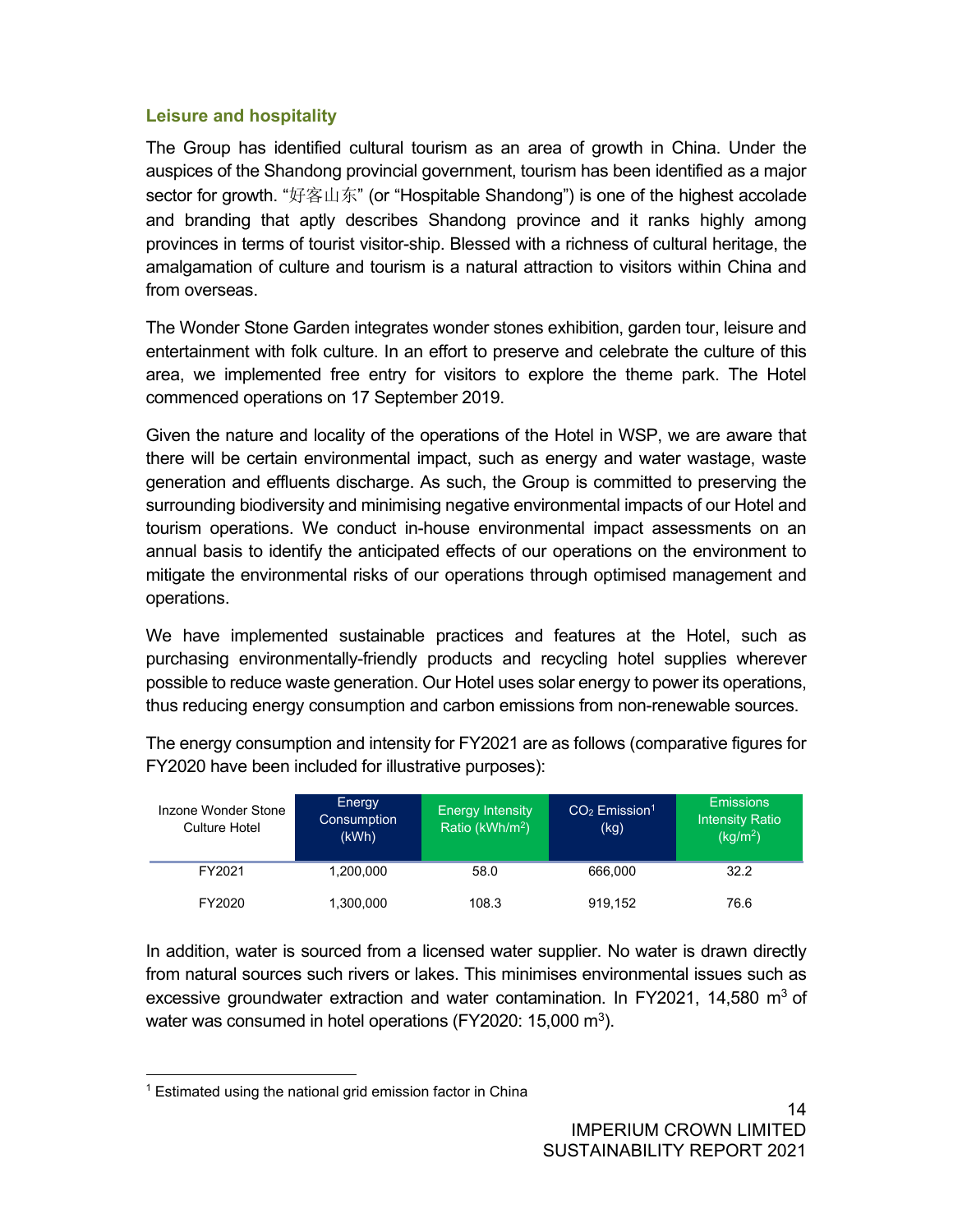The Hotel has its own wastewater treatment facility to ensure that wastewater is processed in accordance to regulatory requirements before discharge. A licensed waste collector is engaged to manage the disposal of waste. Furthermore, internal guidelines have been implemented to curb wastage and an incentive program is established to motivate waste reduction. The Hotel restaurant also takes into account the number of hotel guests and expected number of diners in the preparation of food to minimise food wastage. In FY2021, 240 kg of waste was generated during hotel operations (FY2020: 245kg).

The Hotel construction and operations were in strict compliance with local environmental laws and regulations, and there was no reported incident of environmental non-compliance in FY2021.

#### **Property Development**

The Group is committed to being a responsible corporation in the communities we operate in, and we endeavour to deliver safe, efficient, environmentally sustainable and high-quality property developments. We strive to minimise our impact on the environment through conducting environmental impact assessments and achieving strict compliance with local economic, environmental and social regulations. Due to the current geographical location of the Group's business, the Group has assessed its environmental impact based on standards specific to the People's Republic of China. These standards include the Technical Guidelines for Environmental Impact Assessment - Atmospheric Environment (HJ2.2—2018) set by the National Environmental Protection Standard of the People's Republic, as well as the Environmental Quality Standards for Surface Water (GB3838-2002), the Standard for Groundwater Quality (GB/ T14848—2017) and the Environmental Quality Standard for Noise (GB3096—2008) set by the National Standard of the People's Republic.

#### **Supplier Management**

*GRI 308-1, 308-2, 414-1, 414-2* 

We select our Hotel operator, Inzone Hotels & Resorts Group, based on their track record and environmental performance to ensure that our Hotel operations are aligned with the Group's sustainability objectives and expectations. We also assess the environmental performance of our suppliers on an annual basis in an effort to establish a sustainable supply chain in our Hotel management. Suppliers are evaluated based on their energy and water conservation measures, as well as their waste management and recycling practices. Supplier evaluation are conducted on an annual basis to ensure that our contractors and Hotel operator operate in strict compliance with local social and economic laws and regulations.

In FY2021, there was no reported incident of environmental and socioeconomic noncompliance along our supply chain.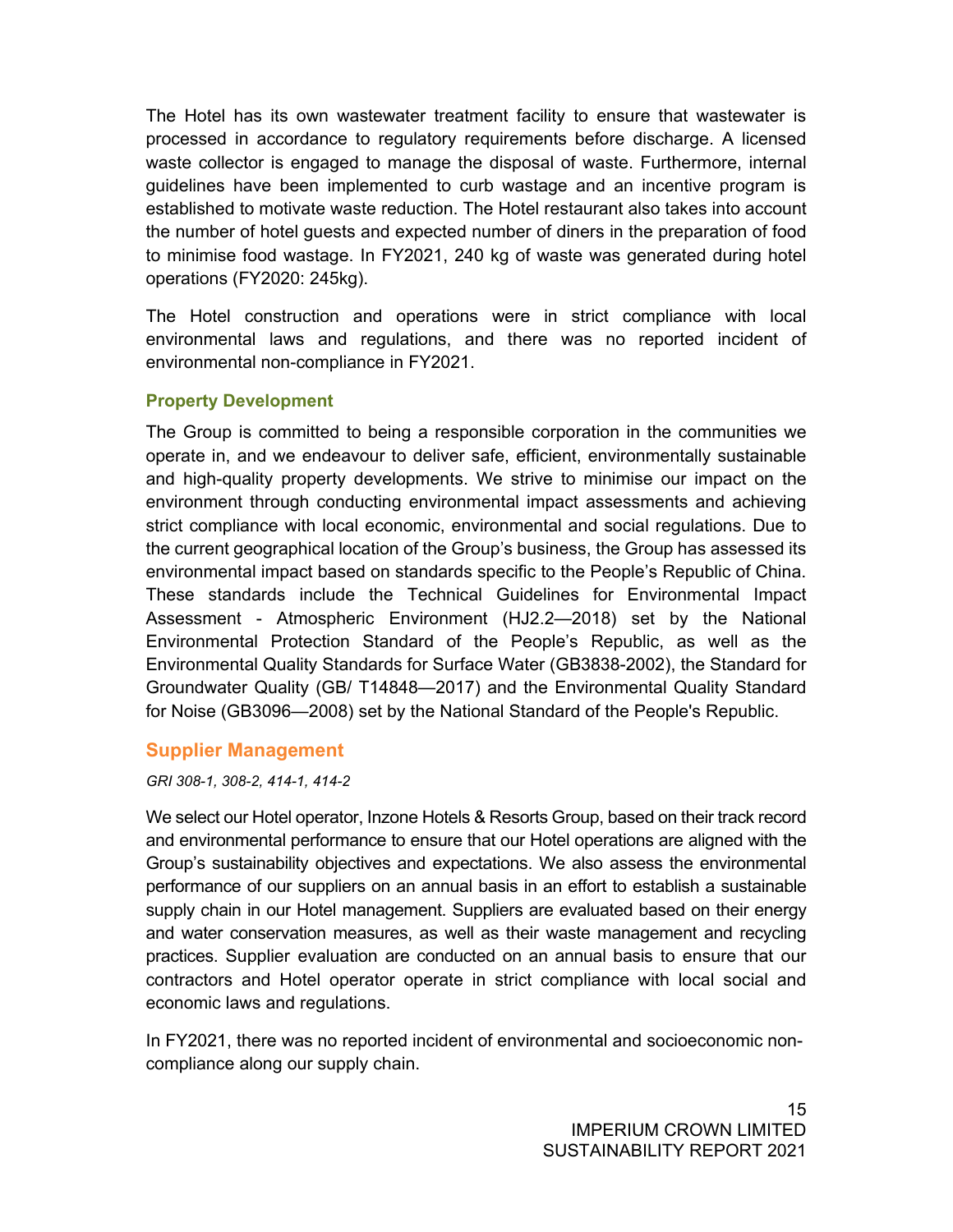#### **Environmental Targets and Performance**

| <b>Segment</b>                                         | FY2021 Target                                                                                                                                                   | <b>Status</b>    | Performance Update                                                                             |  |
|--------------------------------------------------------|-----------------------------------------------------------------------------------------------------------------------------------------------------------------|------------------|------------------------------------------------------------------------------------------------|--|
|                                                        | Minimise energy<br>consumption and<br>emissions (Achieve<br>energy intensity of 61<br>$kWh/m2$ )                                                                | $\checkmark$ Met | Achieved energy consumption of 120 kWh<br>and energy intensity of 58 kWh/m <sup>2</sup>        |  |
| Leisure and                                            | Minimise water<br>consumption                                                                                                                                   | $\checkmark$ Met | Achieved water consumption of $15,000$ m <sup>3</sup>                                          |  |
|                                                        | Hospitality<br>Minimise waste and<br>effluents generation<br>and maximise recycling<br>by recycling 90% of<br>waste generated                                   |                  | $\checkmark$ Met<br>Achieved waste generation of 240 kg and<br>recycled 86% of waste generated |  |
|                                                        | Minimise food wastage                                                                                                                                           | $\checkmark$ Met | Generated 32 kg of food waste                                                                  |  |
| Leisure and<br>Hospitality,<br>Property<br>Development | Zero incident of<br>environmental non-<br>compliance                                                                                                            | $\checkmark$ Met | Achieved zero incident of environmental<br>non-compliance                                      |  |
|                                                        |                                                                                                                                                                 |                  | <b>Environmental Targets for FY2022</b>                                                        |  |
|                                                        | Achieve energy intensity of 61 kWh/m <sup>2</sup>                                                                                                               |                  |                                                                                                |  |
| Leisure and                                            | Continue to evaluate opportunities to increase the use of renewable energy for<br>our properties                                                                |                  |                                                                                                |  |
| Hospitality                                            | 100% of our water supply will come<br>Install water saving features in all<br>from approved vendors. No water<br>properties<br>withdrawal from natural sources. |                  |                                                                                                |  |
|                                                        | Minimise waste and effluents generation and recycle 80% of waste generated                                                                                      |                  |                                                                                                |  |
| Leisure and<br>Hospitality,<br>Property<br>Development | Zero incident of environmental non-compliance                                                                                                                   |                  |                                                                                                |  |

#### **Focus 3: Our People**

The Group endeavours to create an inclusive workplace environment, committed to mutual respect, fairness and equality for all our staff and workers. We provide opportunities for continuous learning and skills improvement for staff development.

#### **Workforce Diversity**

*GRI 401-1, 405-1* 

We advocate fair employment and endeavour to achieve a balanced and diversified workforce and they a part of our organisation wide aim of providing fair remuneration and benefits regardless of gender, race, religion or age. As at the end of FY2021, our total staff strength was 109. We hired 18 new staff, equivalent to 16.5% new hire rate.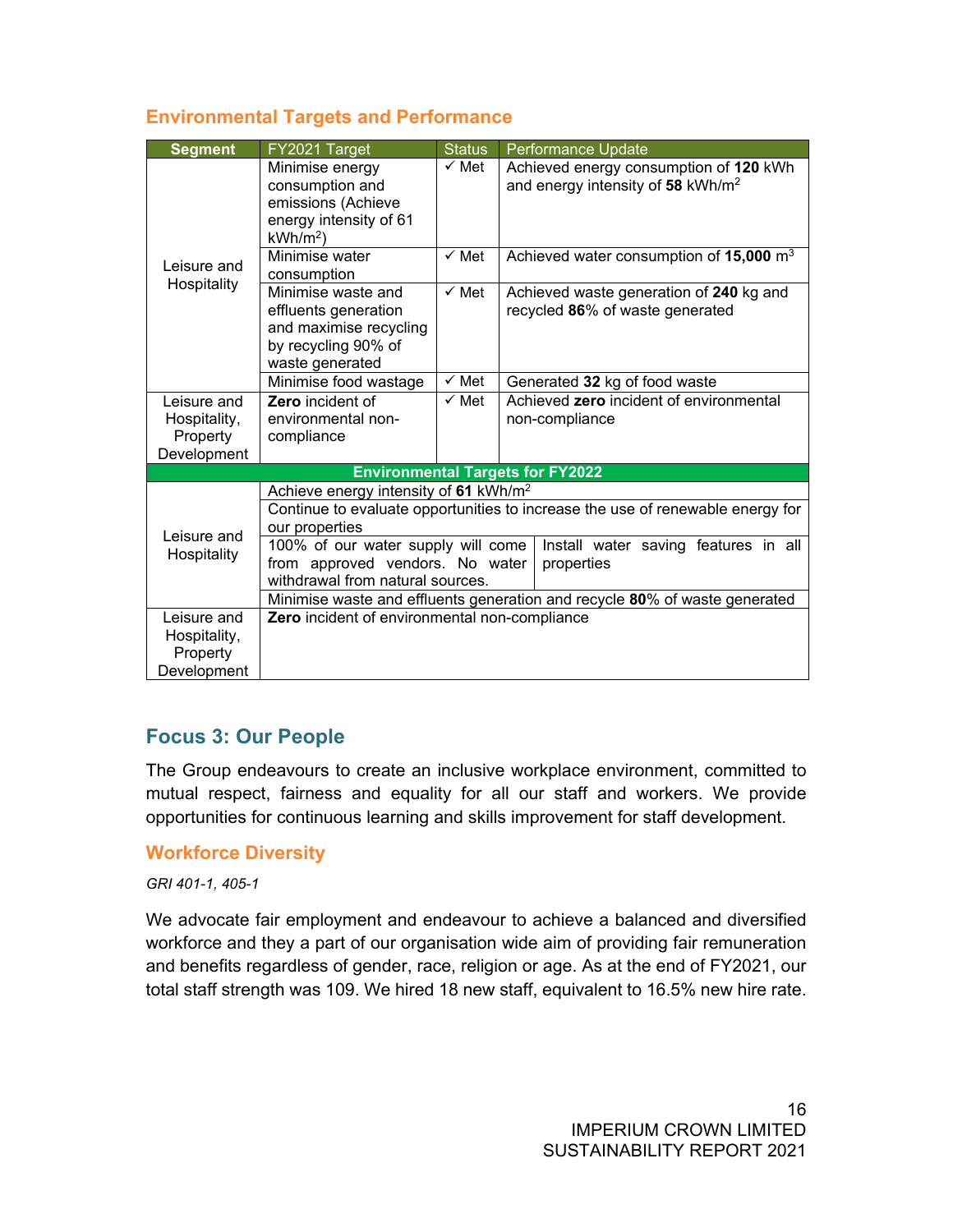

**Our Workforce**

We are proud of the equal gender representation of our workforce, with our female-tomale ratio being 51:58. We will continue to maintain a diverse and inclusive workforce to ensure equality and productivity in the work place.

#### **Employee Retention**

#### *GRI 202-1, 401-2, 401-3, 404-3, 405-2*

The Group recognises the valuable contribution of all employees. Our employees are remunerated in compliance with local minimum wage laws. All employees are assessed regularly and remunerated fairly based on their experience, qualifications and performance, regardless of age, gender or religion.

We prioritise the welfare of our employees by granting a range of employee benefits such as medical insurance, healthcare and parental leave. In FY2021, 2 employees took parental leave and 100% of them returned to work after their parental leave ended.

| <b>Segment</b> | FY2021 Target                                                            | <b>Status</b>    | Performance Update                                                                                                                               |  |
|----------------|--------------------------------------------------------------------------|------------------|--------------------------------------------------------------------------------------------------------------------------------------------------|--|
|                | Zero hotel guest<br>health and safety<br>incident                        | $\checkmark$ Met | • Achieved zero hotel guest health and safety<br>incidents<br>• Achieved zero incident of COVID-19<br>transmission among quests                  |  |
| Leisure<br>and | <b>Zero</b> food safety<br>incidents                                     | $\checkmark$ Met | • Achieved zero food safety incidents                                                                                                            |  |
| Hospitality    | Zero occupational<br>health and safety<br>incidents among<br>hotel staff | $\checkmark$ Met | • Achieved zero occupational health and safety<br>incident among hotel staff<br>• Achieved zero incident of COVID-19<br>transmission among staff |  |

## **People Targets and Performance**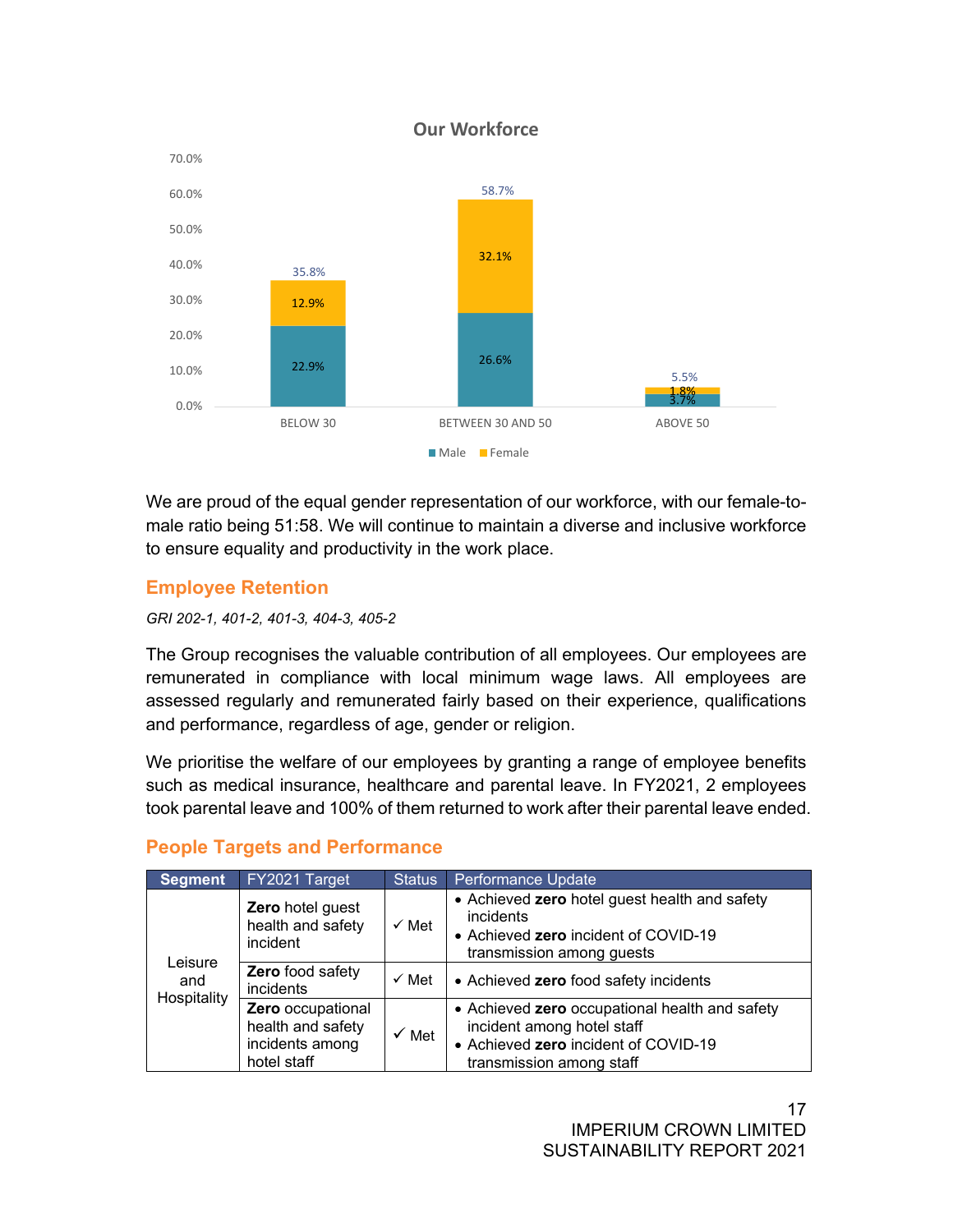| Group-<br>level | Zero occupational<br>health and safety<br>incident                  | $\checkmark$ Met | Achieved zero fatal workplace safety incident |  |
|-----------------|---------------------------------------------------------------------|------------------|-----------------------------------------------|--|
|                 |                                                                     |                  | <b>Social Targets for FY2022</b>              |  |
| Leisure         | Zero hotel guest health and safety incident                         |                  |                                               |  |
|                 | Zero food safety incidents                                          |                  |                                               |  |
| and             | Zero occupational health and safety incident among hotel staff      |                  |                                               |  |
| Hospitality     | Zero incident of COVID-19 transmission among hotel guests and staff |                  |                                               |  |
| Group-          | Zero occupational health and safety incident                        |                  |                                               |  |
| level           | Zero incident of socioeconomic non-compliance                       |                  |                                               |  |

## **Focus 4: Our Community**

#### **Social Responsibility**

*GRI 202-1, 203-2, 403-2, 413-1, 416-2* 

With the WSP being an upcoming tourist attraction, we envision to contribute to the booming tourism industry in the Shandong province and attract more tourists, thereby boosting the economy in the local community. We endeavour to preserve and promote the site safety, uniqueness and recognition of the WSP as well as the surrounding tourist spots.

Additionally, we believe that the ease of people moving around is important. With the WSP situated within a five-minute drive from the city centre, bus terminal and major expressways, connectivity in the community is going to be enhanced with our presence and infrastructure, via the highways connected to major cities and the soonto-be completed Fei County High Speed Rail.

In FY2021, the COVID-19 outbreak has continued to pose challenges to the leisure and hospitality industry. During these unsettling times, we stay committed to prioritising the safety of our guests and employees. We have implemented strict safety protocols and educated all hotel staff on the necessary measures to ensure that they are well-prepared in keeping the hotel and its guests safe. Our hotel operations were in strict compliance with local COVID-19 laws and regulations to ensure that we minimize the risk of transmission among the hotel guests, employees and surrounding community.

We implemented adequate safety measures against COVID-19 at the hotel, such as measuring the temperature of all staff twice a day, conducting safety briefing, temperature taking and alcohol disinfection for all staff before entering the hotel, as well as disinfecting the hotel twice a day.

In FY2021, there were zero incidents of COVID-19 transmission among hotel guests and zero among hotel employees which resulted in zero number of man-days lost. In addition, there was no reported incident of non-compliance with local COVID-19 laws and regulations regarding our hotel operations and services.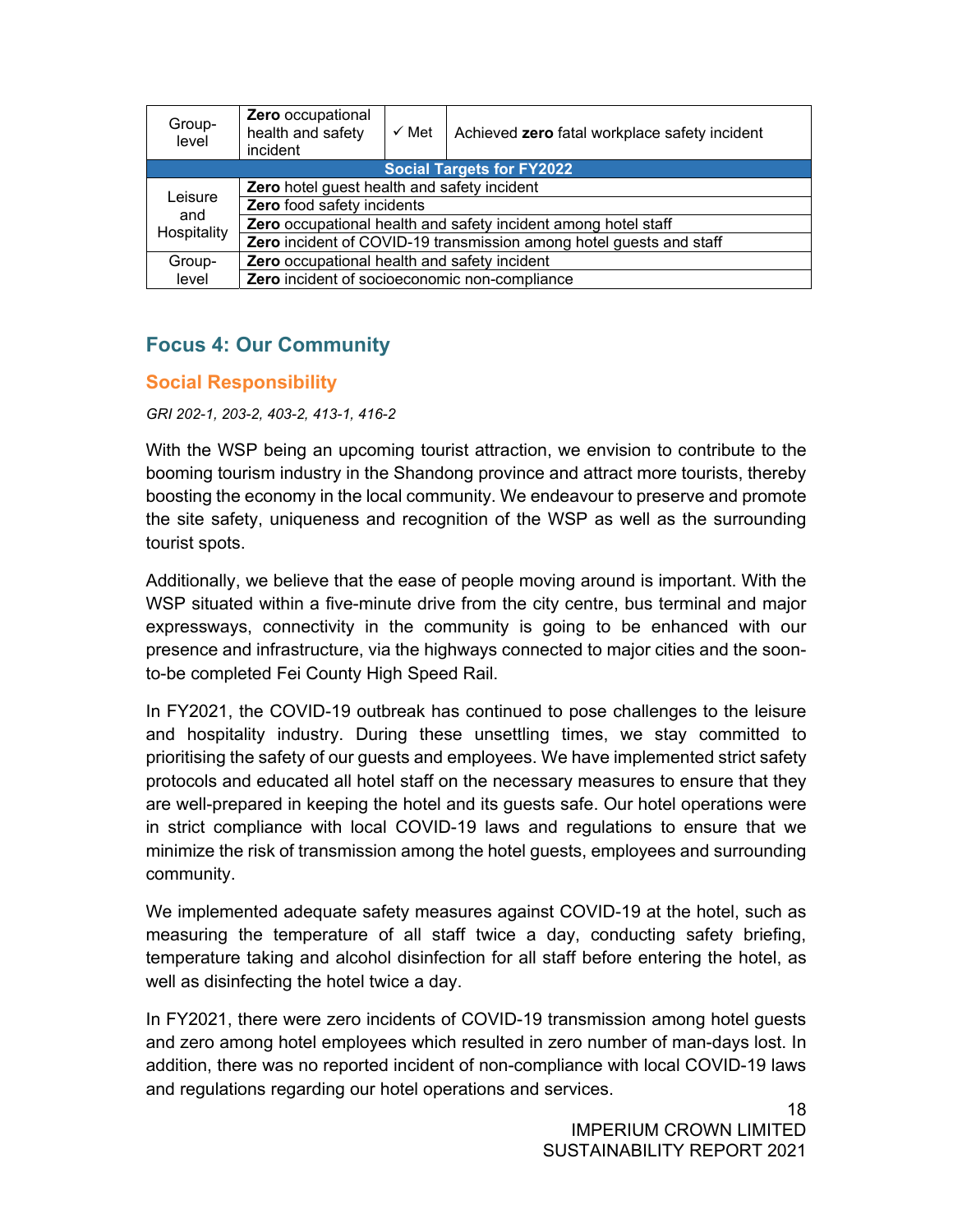Furthermore, we are committed to economic and social development by hiring from the local community to improve social conditions and community development. We also procure from local suppliers wherever possible to support local businesses and the economy. In FY2021, we achieved 95% of local hires (FY2020: 63%) and 100% of our procurement vendors were local, and we will continue to engage with the local community in our business. The higher proportion of local hires may be attributed to the COVID-19 pandemic which resulted in a restriction of movement of people across provinces. Stakeholders should be minded that once there is no restriction of movement of people across provinces, the trend of such a high proportion of hires being local may not be sustainable in the long run. Nevertheless, the Company will continue to work to engage with the local community in its business.

Other than increasing jobs and business opportunities available for the local community, we conduct social impact assessments of our operations and include assessment factors such as local employment and equal opportunities to ensure that negative social impacts on the local community are minimised. We will strive to minimise resource wastage by making responsible, sustainable purchase decisions.

| <b>Segment</b>                | FY2021 Target                                                      | <b>Status</b><br>Performance Update |                                                                                                                                                           |  |
|-------------------------------|--------------------------------------------------------------------|-------------------------------------|-----------------------------------------------------------------------------------------------------------------------------------------------------------|--|
| Leisure<br>and<br>Hospitality | Achieve 50% of<br>local hires for hotel<br>workforce               | $\checkmark$ Met                    | Achieved 95% of local hires for hotel workforce<br>$\bullet$                                                                                              |  |
| Group-<br>level               | <b>Zero</b> incident of<br>socioeconomic<br>non-compliance         | $\checkmark$ Met                    | Achieved zero incident of socioeconomic non-<br>$\bullet$<br>compliance<br>Achieved zero incident of non-compliance with<br>COVID-19 laws and regulations |  |
|                               |                                                                    |                                     | <b>Social Targets for FY2022</b>                                                                                                                          |  |
| Leisure<br>and<br>Hospitality | Achieve 50% of local hires for hotel workforce                     |                                     |                                                                                                                                                           |  |
| Group-<br>level               | Zero incident of non-compliance with COVID-19 laws and regulations |                                     |                                                                                                                                                           |  |

#### **Community Targets and Performance**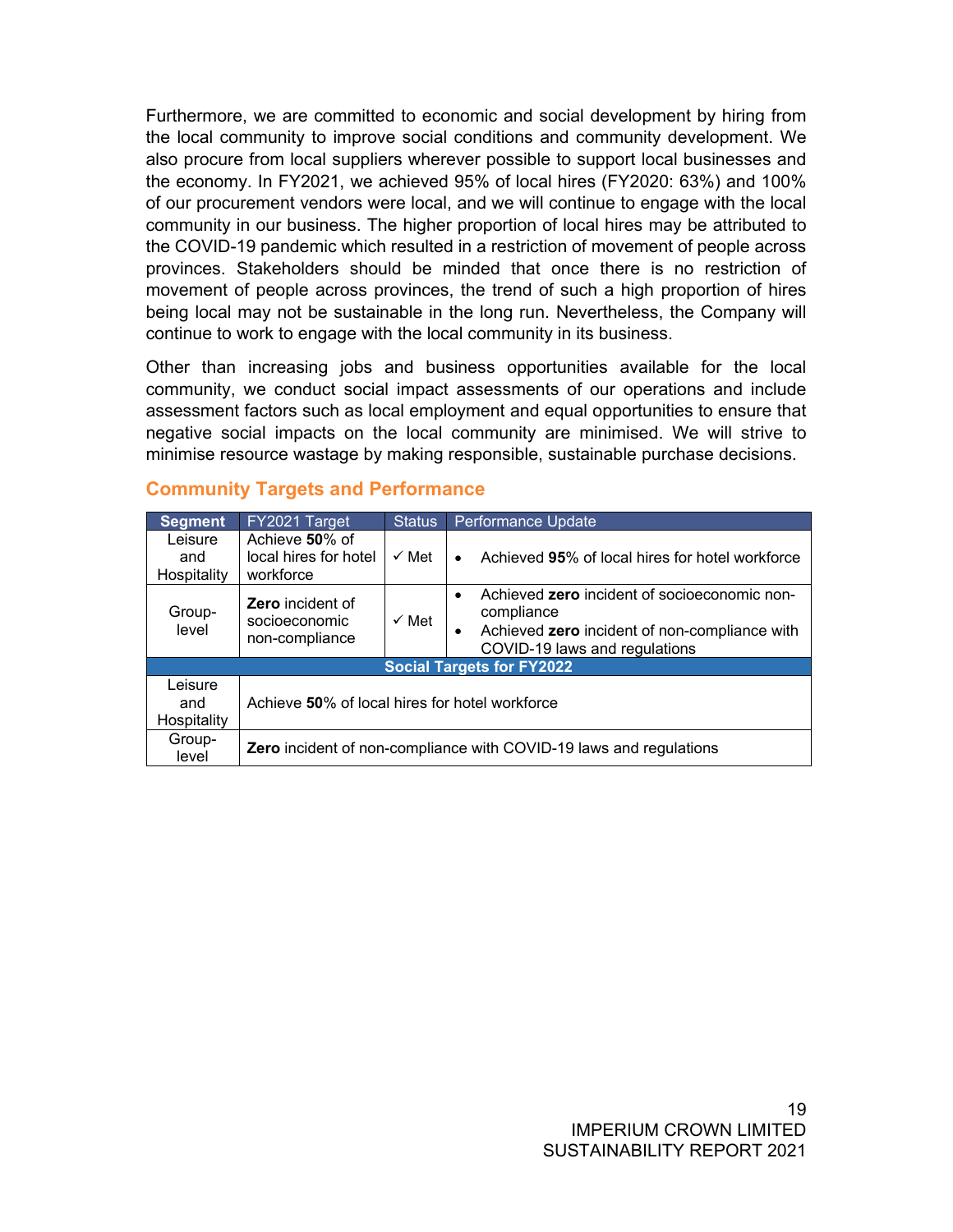| S/N            | <b>Primary Component</b>                      | <b>Section Reference</b>                                                                              |  |  |
|----------------|-----------------------------------------------|-------------------------------------------------------------------------------------------------------|--|--|
|                | <b>Material Topics</b>                        | Stakeholder Engagement<br>Focus 1 to 4<br>٠                                                           |  |  |
| $\overline{2}$ | Policies,<br><b>Practices and Performance</b> | <b>Executive Chairman's Message</b><br>٠<br><b>Our Sustainability Story</b><br>٠<br>Focus 1 to 4<br>٠ |  |  |
| 3              | <b>Board Statement</b>                        | Governance & Statement of the Board                                                                   |  |  |
|                | Targets                                       | <b>Our Sustainability Story</b>                                                                       |  |  |
| 5              | Framework                                     | <b>Reporting Practice</b>                                                                             |  |  |

## **SGX Five Primary Components Index**

## **GRI Standards Content Index**

| <b>GRI Standards</b> | <b>Disclosure Content</b>                                       | <b>Section Reference</b>                        |
|----------------------|-----------------------------------------------------------------|-------------------------------------------------|
| $102 - 1$            | Name of the organisation                                        | <b>Annual Report 2021</b>                       |
| $102 - 2$            | Activities, brands, products, and services                      | <b>Annual Report 2021</b>                       |
| $102 - 3$            | Location of headquarters                                        | Annual Report 2021                              |
| $102 - 4$            | Location of operations                                          | <b>Annual Report 2021</b>                       |
| $102 - 5$            | Ownership and legal form                                        | <b>Annual Report 2021</b>                       |
| $102 - 6$            | Markets served                                                  | <b>Annual Report 2021</b>                       |
| 102-7                | Scale of the organisation                                       | Annual Report 2021                              |
| $102 - 8$            | Information on employees and other workers                      | <b>Annual Report 2021</b>                       |
| 102-9                | Supply chain                                                    | <b>Annual Report 2021</b>                       |
| 102-10               | Significant changes to the organisation and its<br>supply chain | <b>Annual Report 2021</b>                       |
| 102-11               | Precautionary Principle or approach                             | <b>Annual Report 2021</b>                       |
| 102-12               | <b>External initiatives</b>                                     | <b>Annual Report 2021</b>                       |
| 102-13               | Membership of associations                                      | Annual Report 2021                              |
| 102-14               | Statement from senior decision-maker                            | <b>Executive Chairman's</b><br>Message          |
| 102-15               | Key impacts, risks, and opportunities                           |                                                 |
| 102-16               | Values, principles, standards, and norms of<br>behaviour        | Ethics and Integrity                            |
| 102-17               | Mechanisms for advice and concerns about<br>ethics              | Ethics and Integrity                            |
| 102-18               | Governance structure                                            | Governance and<br><b>Statement of the Board</b> |
| 102-40               | List of stakeholder groups                                      | Stakeholder<br>Engagement                       |
| 102-42               | Identifying and selecting stakeholders                          | Stakeholder<br>Engagement                       |
| 102-43               | Approach to stakeholder engagement                              | Stakeholder<br>Engagement                       |
| 102-44               | Key topics and concerns raised                                  | Stakeholder<br>Engagement                       |
| 102-46               | Defining report content and topic boundaries                    | <b>Reporting Practice</b>                       |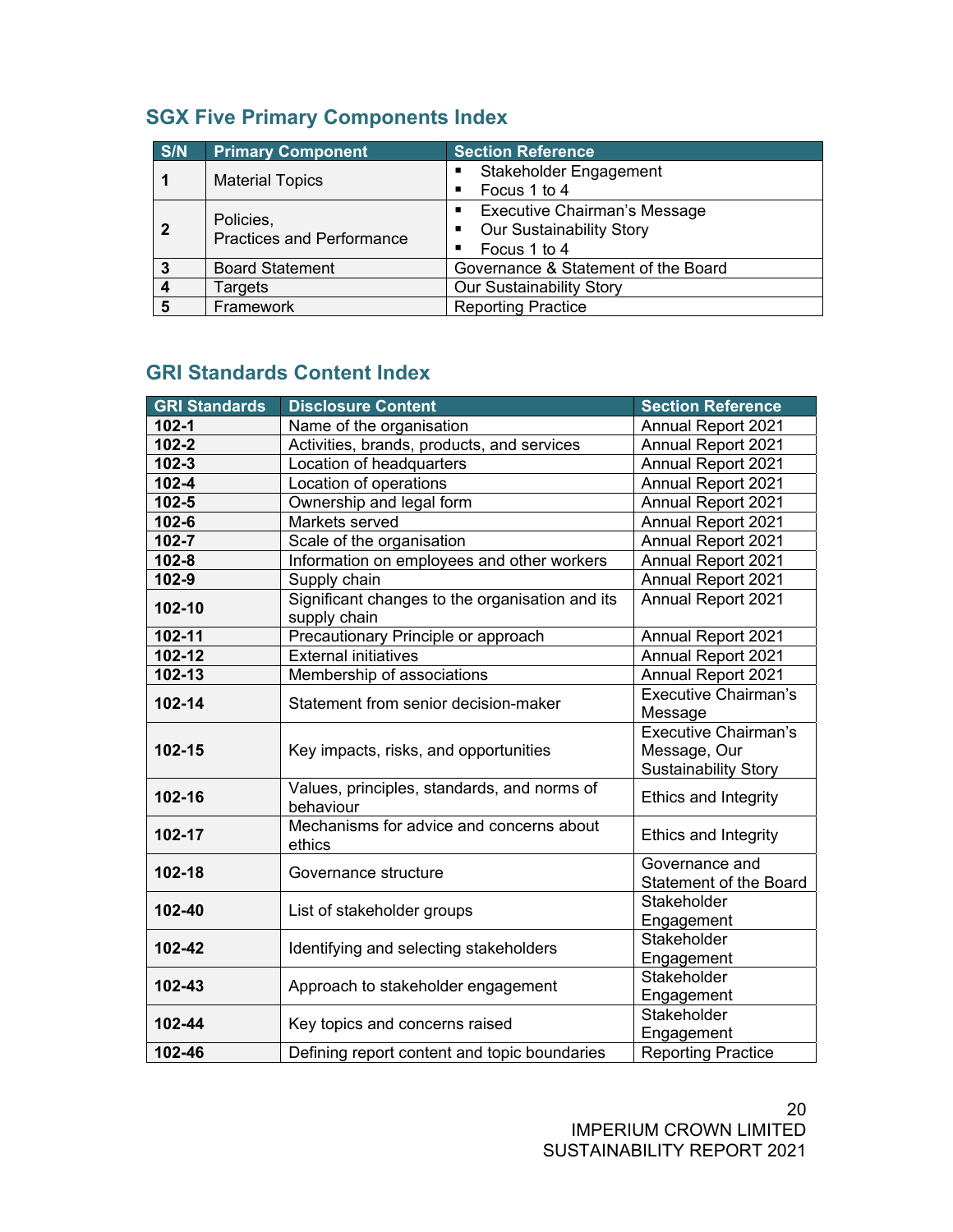| <b>GRI Standards</b> | <b>Disclosure Content</b>                                                                                                           | <b>Section Reference</b>        |
|----------------------|-------------------------------------------------------------------------------------------------------------------------------------|---------------------------------|
| $202 - 1$            | Ratios of standard entry level wage by gender                                                                                       | Social Responsibility           |
|                      | compared to local minimum wage                                                                                                      |                                 |
| 203-2                | Significant indirect economic impacts                                                                                               | Social Responsibility           |
| 205-1                | Operations assessed for risks related to<br>corruption                                                                              | Anti-corruption                 |
| 205-2                | Communication and training about anti-<br>corruption policies and procedures                                                        | Anti-corruption                 |
| $205 - 3$            | Confirmed incidents of corruption and actions<br>taken                                                                              | Anti-corruption                 |
| $302 - 1$            | Energy consumption within the organization                                                                                          | Environmental<br>Sustainability |
| $302 - 3$            | <b>Energy intensity</b>                                                                                                             | Environmental<br>Sustainability |
| 302-5                | Reductions in energy requirements of products<br>and services                                                                       | Environmental<br>Sustainability |
| $303 - 2$            | Water sources significantly affected by<br>withdrawal of water                                                                      | Environmental<br>Sustainability |
| $303 - 3$            | Water recycled and reused                                                                                                           | Environmental<br>Sustainability |
| $304 - 2$            | Significant impacts of activities, products, and<br>services on biodiversity                                                        | Environmental<br>Sustainability |
| 305-2                | Energy indirect (Scope 2) GHG emissions                                                                                             | Environmental<br>Sustainability |
| $305 - 4$            | GHG emissions intensity                                                                                                             | Environmental<br>Sustainability |
| $305 - 5$            | <b>Reduction of GHG emissions</b>                                                                                                   | Environmental<br>Sustainability |
| 306-1                | Water discharge by quality and destination                                                                                          | Environmental<br>Sustainability |
| 306-2                | Waste by type and disposal method                                                                                                   | Environmental<br>Sustainability |
| $307 - 1$            | Non-compliance with environmental laws and<br>regulations                                                                           | Regulatory<br>Compliance        |
| 308-1                | New suppliers that were screened using<br>environmental criteria                                                                    | <b>Supplier Management</b>      |
| 308-2                | Negative environmental impacts in the supply<br>chain and actions taken                                                             | <b>Supplier Management</b>      |
| $401 - 1$            | New employee hires and employee turnover                                                                                            | <b>Workforce Diversity</b>      |
| $401 - 2$            | Benefits provided to full time employees that<br>are not provided to temporary or part-time<br>employees                            | <b>Employee Retention</b>       |
| $401 - 3$            | Parental leave                                                                                                                      | <b>Employee Retention</b>       |
| 403-2                | Types of injury and rates of injury, occupational<br>diseases, lost days, and absenteeism, and<br>number of work-related fatalities | Social Responsibility           |
| 404-3                | Percentage of employees receiving regular<br>performance and career development reviews                                             | <b>Employee Retention</b>       |
| 405-1                | Diversity of governance bodies and employees                                                                                        | <b>Workforce Diversity</b>      |
| 405-2                | Ratio of basic salary and remuneration of<br>women to men                                                                           | <b>Employee Retention</b>       |

21